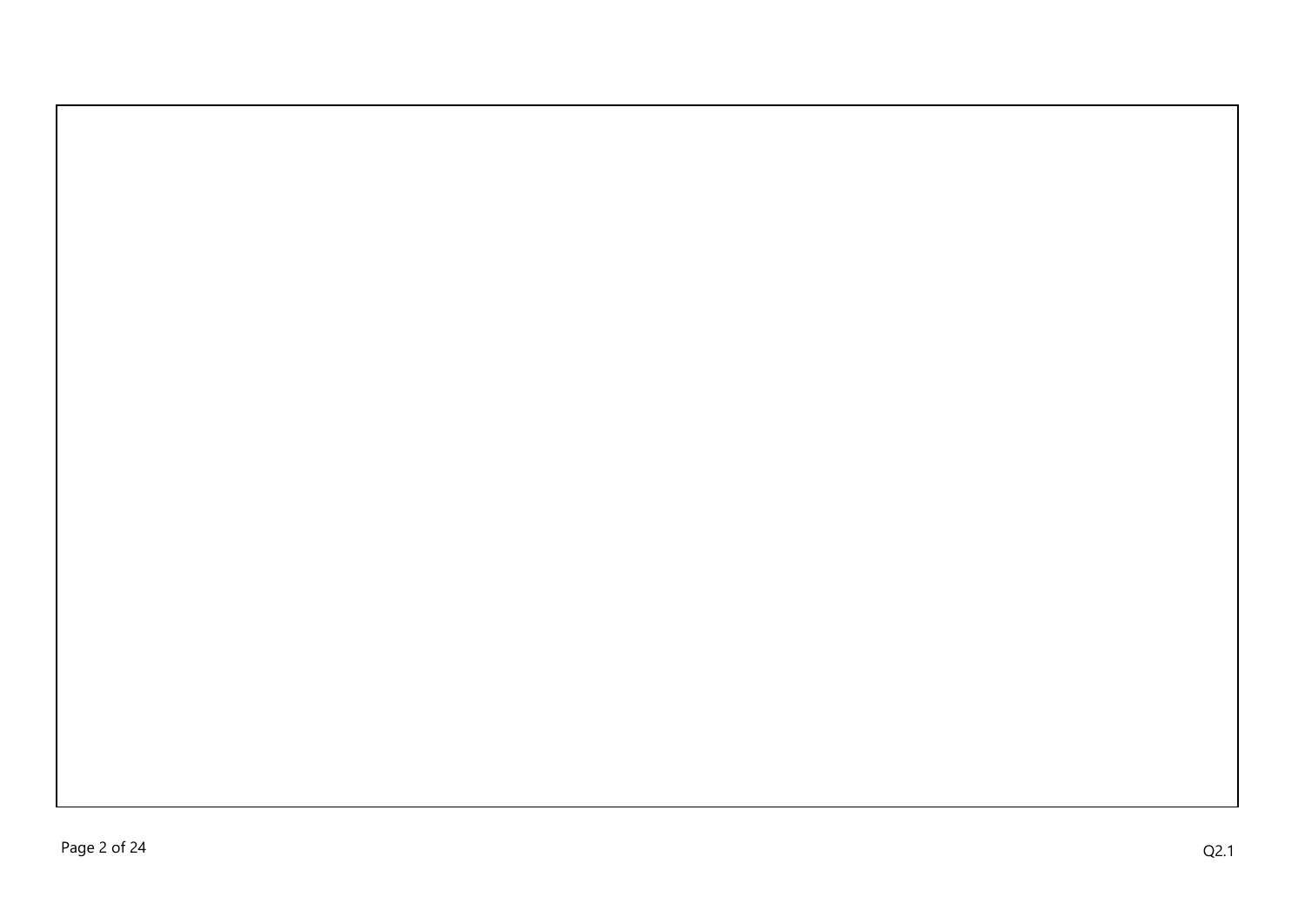| #                | Island        | House Name | Name                  | Sex       | National ID | ړه پر ه             | ىئرىتر                                                 |
|------------------|---------------|------------|-----------------------|-----------|-------------|---------------------|--------------------------------------------------------|
|                  | GDh. Madaveli |            |                       |           |             |                     |                                                        |
|                  | GDh. Madaveli | Aage       | Amjad Hassan          | ${\sf M}$ | A082141     | پر ج                |                                                        |
| $ 2\rangle$      | GDh. Madaveli | Aage       | Zuhura Hassan         | F         | A096084     | پر ج                | ج ح چې پر پر کمبر                                      |
| $\overline{3}$   | GDh. Madaveli | Aage       | Faroog Hassan         | M         | A096085     | <br>  مر ی          | أزهزوا برسكس                                           |
| 4                | GDh. Madaveli | Aage       | Nazeera Hassan        | F         | A096087     | ا پر د<br>امر       | شەرىخە   ئەستەنتى                                      |
| 5                | GDh. Madaveli | Aage       | Naila Yoosuf          | F         | A096088     | پر ج<br>مرم         | شمېر شو ده.<br>سرچينې                                  |
| $\sqrt{6}$       | GDh. Madaveli | Aage       | Hajja Hassan          | F         | A296991     | پو می<br>مرمی       | پروتج   پرسکس                                          |
| $\overline{7}$   | GDh. Madaveli | Aage       | Nahudha Hassan        | F         | A296993     | پر ج                | يَرْرُقُ - يَرْسَوْسُ                                  |
| 8                | GDh. Madaveli | Adhunge    | Niyas Hassan          | M         | A049286     | ەر جەم ي            | سرمز سے برسک                                           |
| $\boldsymbol{9}$ | GDh. Madaveli | Adhunge    | Ahmed Shareef Hassan  | ${\sf M}$ | A050421     | پر و ه ،<br>پرترسر  | أرەر دا ئىستىر ئەسەر                                   |
| 10               | GDh. Madaveli | Adhunge    | Samrath Hassan        | ${\sf M}$ | A071487     | ەر جەم ي            | سوسره پرسهر                                            |
| 11               | GDh. Madaveli | Adhunge    | Nadir Hassan          | ${\sf M}$ | A071489     | ر و ه ،<br>پرترس    | شەرىر   ئەسەس                                          |
| 12               | GDh. Madaveli | Adhunge    | Sahir Hassan          | M         | A096243     | بر و ۵ ء<br>مرتوسری | سىرىتى ئەسەھە                                          |
| 13               | GDh. Madaveli | Adhunge    | Aminath Sheereen      | F         | A096244     | پر و ه ،<br>پرترسر  | ە ئەرسىمى سىمدىرى<br>مەرسىمى سىمدىرى<br>سەبىرى مەسەبىر |
| 14               | GDh. Madaveli | Adhunge    | Nadira Hassan         | F         | A096245     | بر و ۵ ء<br>مرتوسری |                                                        |
| 15               | GDh. Madaveli | Adhunge    | Hassan Ibrahim        | ${\sf M}$ | A096247     | پر و ه ،<br>پرترسر  | برسكس مرەمگرىي                                         |
| 16               | GDh. Madaveli | Alihaa     | Aishath Niuma Rasheed | F         | A253253     | رَحزِرَّ            |                                                        |
| 17               | GDh. Madaveli | Alihaa     | Aishath Mohamed       | F         | A297880     | رَمِرُّ             | أحمد شده وبره د و                                      |
| 18               | GDh. Madaveli | Alihaa     | Ahmed Rasheed         | M         | A297882     | رَمِرُّ             | ره ر د سر سر د د                                       |
| 19               | GDh. Madaveli | Alihaa     | Muaaviyath Rasheed    | M         | A297887     | رَمزِرَّ            | وشورة بمشوتر                                           |
| 20               | GDh. Madaveli | Anonaage   | Naziya Mohamed        | F         | A089641     | پرچيږي              | شي دره در                                              |
| 21               | GDh. Madaveli | Aris       | Mohamed Idrees        | M         | A032173     | رئىرىشە             | ورەرو مەر                                              |
| 22               | GDh. Madaveli | Aris       | Ishaq Mohamed         | M         | A149334     | رئىرىشە             | و من در در د                                           |
| 23               | GDh. Madaveli | Aris       | Azma Mohamed          | F         | A151683     | ەئەبەيە             | 5,0,0,0,0,0,0,0,0                                      |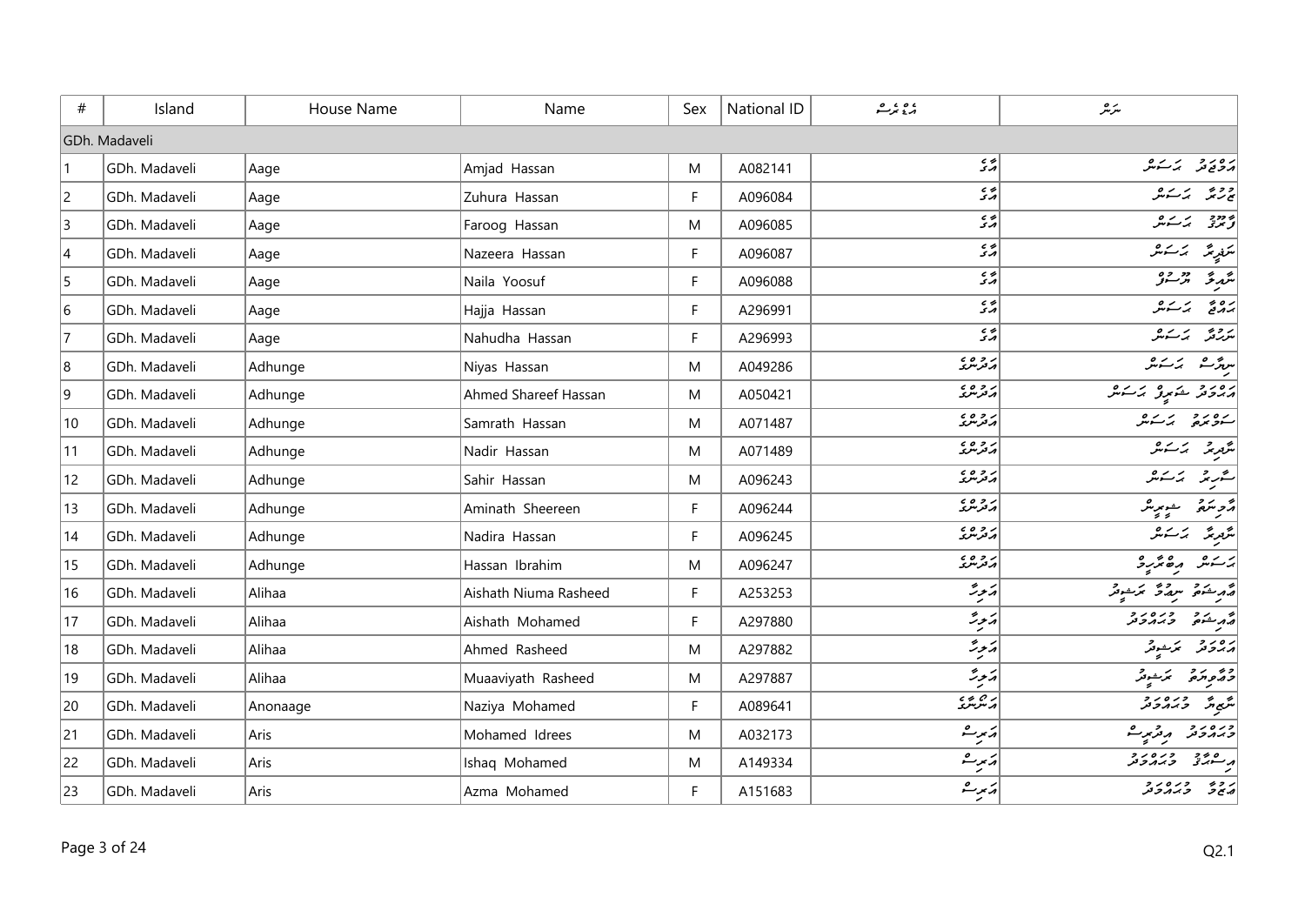| 24 | GDh. Madaveli | Aris        | Izama Mohamed            | F  | A151722 | لئهبر                                    |                                                 |
|----|---------------|-------------|--------------------------|----|---------|------------------------------------------|-------------------------------------------------|
| 25 | GDh. Madaveli | Asia        | Muneera Abdul Rasheed    | F. | A053347 | دسسترور                                  | و مريد ده وه د د و د                            |
| 26 | GDh. Madaveli | Asia        | Mohamed Areesh           | M  | A057103 | ار<br>اس سر                              |                                                 |
| 27 | GDh. Madaveli | Asia        | Mohamed Adheeb           | M  | A064631 | ومسبقه                                   | وره رو د کرده<br>در درو د کرده                  |
| 28 | GDh. Madaveli | Asia        | Aishath Ana Adheeb       | F  | A253151 | لأسبقه                                   | و المستحقی و کمی و کرده                         |
| 29 | GDh. Madaveli | Athamaage   | Adam Fathi               | M  | A091784 | ر ر د »<br>د ه د د                       | أوره وكالمن                                     |
| 30 | GDh. Madaveli | Athamaage   | Aminath Fareeda          | F  | A095682 | ر ر د »<br>پره د د                       | أزوينه وَبرِيزً                                 |
| 31 | GDh. Madaveli | Athamaage   | Ameer Adam               | M  | A105439 | ر ر د »<br>پره <del>ر</del> پ            | پر پر په پره                                    |
| 32 | GDh. Madaveli | Athamaage   | Nasrulla Adam            | M  | A297546 | ر ر د »<br>د ه د د                       | سَرَبِّ مِّرَ اللّهُ مَرْ مَرْدَّ               |
| 33 | GDh. Madaveli | Athireege   | Haleema Mohamed          | F  | A096241 | لهَ حو مبرئه                             | پروژ دیرورو                                     |
| 34 | GDh. Madaveli | Athireege   | Mohamed Yoosuf           | M  | A096242 | لهزموسونه                                | כנים בי כי כם<br><i>כג</i> וניכינה ולגיינ       |
| 35 | GDh. Madaveli | Bahaaruge   | Jaufar Mohamed           | M  | A053145 | ر پر و ،<br>ن <i>ی</i> تر <sub>پ</sub> ر | נ כני - כנים ניבי<br>- בי הניבי - כל הרבית      |
| 36 | GDh. Madaveli | Bahaaruge   | Mohamed Hassan           | M  | A060040 | ر پر و ،<br>ن <i>ن</i> تر د              | ورەرو پەسكىر                                    |
| 37 | GDh. Madaveli | Bahaaruge   | Fathimath Sheereen       | F  | A096113 | ر پر و ،<br>ن <i>خ</i> تر <sub>ک</sub>   | قرموخرة مشوريده                                 |
| 38 | GDh. Madaveli | Bahaaruge   | Azeem Mohamed            | M  | A122411 | ر پر و ،<br>ن <i>ن تر</i> د              | ر<br>دې د درورو                                 |
| 39 | GDh. Madaveli | Bahaaruge   | Azam Mohamed             | M  | A158211 | ر پر و ،<br>ن <i>ن</i> تر د              | ر ره<br>در بر د<br>و رە ر د<br><i>د بە</i> د تر |
| 40 | GDh. Madaveli | Bahaaruge   | Izham Mohamed            | M  | A281504 | ر و د د<br>ن <i>ن تر</i> بو د            | و ره ر و<br>تر پر ژنر<br>ەبەج ر                 |
| 41 | GDh. Madaveli | Bahaaruge   | Auzam Mohamed            | M  | A297226 | ر پر و ،<br>ن <i>ن</i> تر د              | بروءه<br>و ر ه ر د<br>تر پر ژ تر                |
| 42 | GDh. Madaveli | Banafusaage | Mohamed Saeed            | M  | A073746 | پر پر دیږي<br>ت <i>ره متر</i> ک          | وره دو درو                                      |
| 43 | GDh. Madaveli | Banafusaage | <b>Ahmed Aiman Saeed</b> | M  | A253156 | پرېږي دي<br>  ځانگرنسگور                 | גיבת ההכית הקבת                                 |
| 44 | GDh. Madaveli | Banafusaage | Saneena Saeed            | F  | A297007 | ە ئەرىپى ئە                              | سەسىدىگە سەمدىر<br>ئىسىدىگە                     |
| 45 | GDh. Madaveli | California  | Hafeeza Abdul Hadee      | F  | A096062 | ، مرد مبرد<br>مرد مبرد                   | ر<br>در په ده دوره په                           |
| 46 | GDh. Madaveli | California  | Haseedh Rushdhy          | M  | A253111 | ن <sub>م</sub> ورْ <sub>سرم</sub> رَّ    | ئەسىرىقى ئەشكە ئېر                              |
| 47 | GDh. Madaveli | California  | Haseef Rushdhy           | M  | A253125 | ن <sub>ە مو</sub> رىبەر                  | ر<br>رسوم مرشور                                 |
| 48 | GDh. Madaveli | California  | Aminath Hussain          | F  | A297569 | تأود سرير                                | أأروح بالمستمر                                  |
| 49 | GDh. Madaveli | Courage     | Hassan Gasim             | M  | A048271 | ر ۽ ه                                    | ىز سىكى ئۇسىۋ                                   |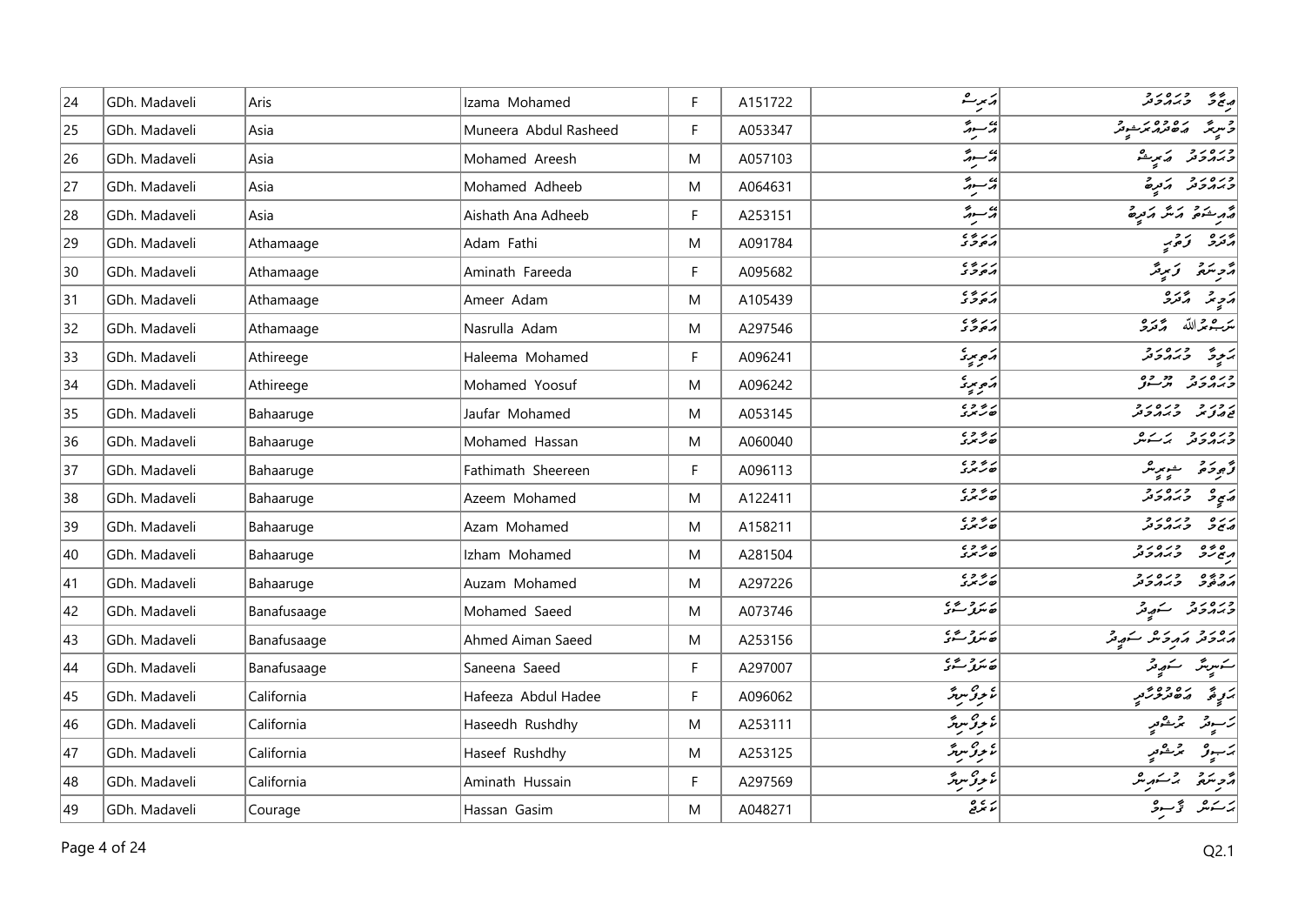| 50 | GDh. Madaveli | Crowing      | Aminath Ahmed         | F  | A297153 | موسكر مرسمة<br>  ما مرسمو مرسمة             | ה היה הסגב                                   |
|----|---------------|--------------|-----------------------|----|---------|---------------------------------------------|----------------------------------------------|
| 51 | GDh. Madaveli | Crowing      | Mufeeda Ahmed         | F. | A297154 | ء تئرء بثربد                                |                                              |
| 52 | GDh. Madaveli | Daisy        | Halfa Adam            | F. | A296952 | يم مح<br>مع مح                              | رەپ پەرە                                     |
| 53 | GDh. Madaveli | Dhaandhooge  | Aishath Ali           | F. | A094291 | یز ۵ دو ۵<br>تر سربر <sub>ک</sub>           | وكرمشتمو أوكمح                               |
| 54 | GDh. Madaveli | Dhaandhooge  | Hussain Mohamed       | M  | A144884 | یر ۵ دو <sup>ی</sup><br>ترسربر <sub>ک</sub> | جر شهر مده در در د                           |
| 55 | GDh. Madaveli | Dhaandhooge  | Arifa Hussain         | F  | A296894 | یر ۵ وو <sup>ی</sup><br>ترسربر <sub>ک</sub> | ە ئىرۇ بەسىمبە                               |
| 56 | GDh. Madaveli | Dhinasha     | Mohamed Ziyaj         | M  | A000377 | ىرىترىتر                                    | כנסנכ<br>כגונכנג ה <sub>א</sub> ונה          |
| 57 | GDh. Madaveli | Dhinasha     | Jawaza Hassan         | F  | A092039 | ورىترىتر                                    | رەپ بەسەر                                    |
| 58 | GDh. Madaveli | Dhuni        | Mohamed Ali           | M  | A089642 | اقرسه                                       | وره رو کرمي                                  |
| 59 | GDh. Madaveli | Dhuni        | Aishath Usman         | F  | A157079 | قرسر                                        | و ديگر ده ده و                               |
| 60 | GDh. Madaveli | <b>Dhuni</b> | Nadiya Hassan         | F. | A297894 | اقمہر                                       | لتربريش الكاسكانس                            |
| 61 | GDh. Madaveli | Dhuni        | Ahmed Nadeem          | M  | A297897 | اقرمبر                                      | رەرو شەرە                                    |
| 62 | GDh. Madaveli | Easy Beach   | Mohamed Nizam Ismail  | M  | A054959 | ار مي ھي<br>ا                               | ورەرو سۆۋە مەشرۇم ئو                         |
| 63 | GDh. Madaveli | Easy Beach   | Mohamed Muazzim Nizam | M  | A252985 | پر سي ص <sup>9</sup> د                      | כנסגב בגם ב תשיכ                             |
| 64 | GDh. Madaveli | Easy Beach   | Fathimath Mizna Nizam | F  | A252987 | دې په په محمد<br> -                         | قُرُوحَةً وِجْنَدُ سِنْدَوْ                  |
| 65 | GDh. Madaveli | Easy Beach   | Fathmath Mazaya Nizam | F  | A252988 | پر سي ص <sup>9</sup> د                      | توجدة ويجتز سرة و                            |
| 66 | GDh. Madaveli | Easy Beach   | Siyama Shihab         | F  | A297378 | پر سي ص <sup>9</sup> د                      | سورگر شو <i>گرھ</i><br>پ                     |
| 67 | GDh. Madaveli | Edhuruge     | Moosa Fathuhee        | M  | A096115 | ړ و و ړ<br>پر تر پر ي                       | اده مشهر در در به سیاست به این است.<br>احراب |
| 68 | GDh. Madaveli | Edhuruge     | Suroor Faheem         | M  | A375499 | ے و و ے<br>پر تعری                          | جوړو ته ته ته دې                             |
| 69 | GDh. Madaveli | Eveready     | Shifau Abdul Hakeem   | M  | A082238 | ده و د<br>  د ه مر د                        | ره وه ره<br>پره تروبر پرو<br>شوقرها          |
| 70 | GDh. Madaveli | Eveready     | Zeenath Abdul Hakeem  | F  | A094771 | ده و د<br>  د ه مر <sub>و</sub>             | ې ترو ده وه دره و.<br>په ترو مورو د ترو کر   |
| 71 | GDh. Madaveli | Eveready     | Aminath Mohamed       | F  | A096132 | ه ه ه ه<br>د ه مر د                         | و دره دره دره                                |
| 72 | GDh. Madaveli | Eveready     | Abdul Hakeem Hassan   | M  | A096133 | وه عمو                                      | رەدەر بەت كەسىر                              |
| 73 | GDh. Madaveli | Eveready     | Zameena Abdul Hakeem  | F. | A096134 | ه ه ه ه<br>مرغ مر <sub>ي</sub>              | ي په ده ده در در و                           |
| 74 | GDh. Madaveli | Eveready     | Ziyana Abdul Hakeem   | F  | A121596 | ده مړي <sub>د</sub>                         | ىبورىتىر<br>ره ده در ه<br>پره تروپر ر        |
| 75 | GDh. Madaveli | Eveready     | Aminath Zuhuda        | F  | A297585 | لتصمعي                                      | و در در در                                   |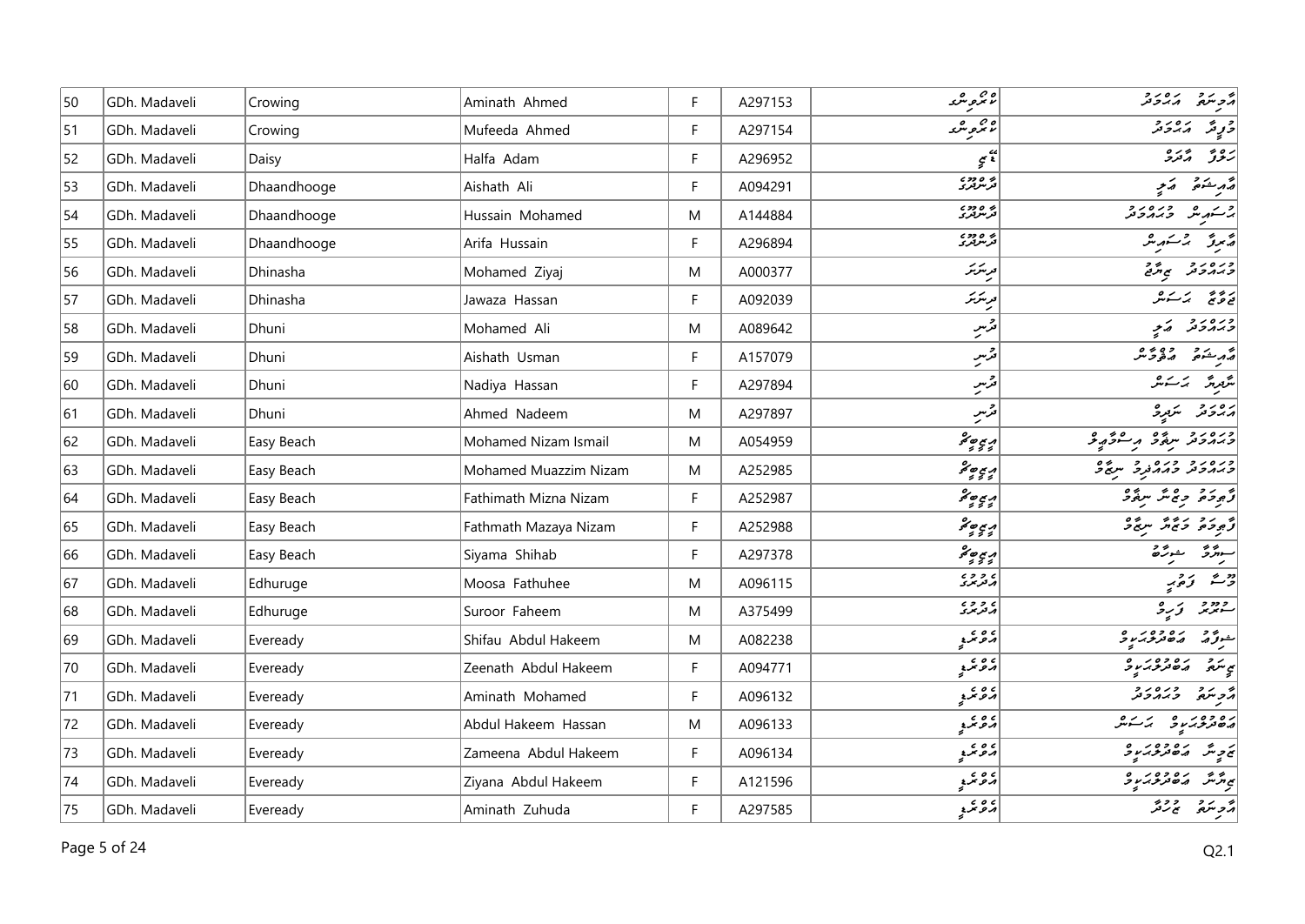| 76  | GDh. Madaveli | Fehivina    | Sheeza Mohamed       | F  | A045432 | <mark>ۇروپىر</mark>        | شویج وبره د و<br>  شویج وبرمرونتر                                                                                                                                                                                                |
|-----|---------------|-------------|----------------------|----|---------|----------------------------|----------------------------------------------------------------------------------------------------------------------------------------------------------------------------------------------------------------------------------|
| 77  | GDh. Madaveli | Fehivina    | Ibrahim Rashad Moosa | M  | A045433 | ۇروپىر                     |                                                                                                                                                                                                                                  |
| 78  | GDh. Madaveli | Fehivina    | Mohamed Rashad       | M  | A297833 | ۇروپىر                     |                                                                                                                                                                                                                                  |
| 79  | GDh. Madaveli | Felaamaage  | Samir Hassan Waheed  | M  | A126447 | ه ۶۵۵<br>و <del>و</del> ۶۶ | سەھ بر ئەسەھ كەبدىر                                                                                                                                                                                                              |
| 80  | GDh. Madaveli | Felaamaage  | Aishath Najeeba      | F  | A297547 | ء ء ء ،<br>  و یژ ی        | وأرشنتمو الكربي فأ                                                                                                                                                                                                               |
| 81  | GDh. Madaveli | Finivaage   | Naseem Ahmed         | M  | A121398 | وسرځ ځ                     | سرسوط مدرور                                                                                                                                                                                                                      |
| 82  | GDh. Madaveli | Finolhu     | Lameera Mohamed      | F  | A056754 | وبترتز                     | شور وره دو                                                                                                                                                                                                                       |
| 83  | GDh. Madaveli | Finolhu     | Mohamed Faheem Moosa | M  | A060260 | ويترتز                     | ورەرو زرو دون                                                                                                                                                                                                                    |
| 84  | GDh. Madaveli | Finolhu     | Suroor Faheem        | M  | A253344 | وبترز                      | لەدد زرە                                                                                                                                                                                                                         |
| 85  | GDh. Madaveli | Finolhu     | Ahmed Faheem         | M  | A297231 | ويترتز                     | پروژو کړلو                                                                                                                                                                                                                       |
| 86  | GDh. Madaveli | Fuloomiyaa  | Zahir Ali            | M  | A085485 | و دو پر                    | تج سرچمہ سمجھ ج                                                                                                                                                                                                                  |
| 87  | GDh. Madaveli | Fuloomiyaa  | Naseem Ali           | M  | A111787 | وددير                      | پرَ ب و<br>ەتىر                                                                                                                                                                                                                  |
| 88  | GDh. Madaveli | Fuloomiyaa  | Ahmed Ali            | M  | A119851 | د دو پژ                    | رەرد كەي                                                                                                                                                                                                                         |
| 89  | GDh. Madaveli | Fuloomiyaa  | Nisham Ali           | M  | A149375 | دود پر                     | سريقى مكو                                                                                                                                                                                                                        |
| 90  | GDh. Madaveli | Fuloomiyaa  | Aishath Eema Ahmed   | F  | A253163 | ودوير                      |                                                                                                                                                                                                                                  |
| 91  | GDh. Madaveli | Fuloomiyaa  | Ibrahim Mahudh Ahmed | M  | A253172 | ودوير                      |                                                                                                                                                                                                                                  |
| 92  | GDh. Madaveli | Fuloomiyaa  | Ali Ahmed            | M  | A297144 | وددير                      | پر په پروتر                                                                                                                                                                                                                      |
| 93  | GDh. Madaveli | Fuloomiyaa  | Sameena Mohamed      | F  | A297146 | دود پژ                     | سكوپىگ دىمەدىر                                                                                                                                                                                                                   |
| 94  | GDh. Madaveli | Fuloomiyaa  | Naseema Ali          | F. | A297148 | وددير                      | لترسوق الأمج                                                                                                                                                                                                                     |
| 95  | GDh. Madaveli | Fuloomiyaa  | Nazeema Ali          | F  | A297150 | و دو پر                    | شيء قريد<br>شيء قريد<br>فرسيس برسيس                                                                                                                                                                                              |
| 96  | GDh. Madaveli | Furukumaage | Mareena Hassan       | F  | A069189 | و و و و ء<br>  تو تر رو د  |                                                                                                                                                                                                                                  |
| 97  | GDh. Madaveli | Furukumaage | Hassan Zareer        | M  | A069190 | د د د د »<br>ز بر ر د د    | برستور تجميعه                                                                                                                                                                                                                    |
| 98  | GDh. Madaveli | Furukumaage | Mohamed Zareer       | M  | A096064 | د د د د ،<br>تو بر ر د د   | כנסני התב                                                                                                                                                                                                                        |
| 99  | GDh. Madaveli | Gahaa       | Haleema Ali          | F. | A296996 | ىرچ                        | ر په دې کار کې د کار کې د کار کې د کار کې د کار د کار کې د کار کې د کار کې د کار کړې کې د کار کړې کار د کار کړ<br>مواد کې د کار کې د کار کړې کې د کار کړې کې د کار کړې کې د کار کړې کې په کار کړې کې د کار کړې کې د کار کړې کې د |
| 100 | GDh. Madaveli | Gahaa       | Mahufooza Waheed     | F  | A319527 | ىرچ                        | ر دود ته گردگر<br>د برودنی گریدگر                                                                                                                                                                                                |
| 101 | GDh. Madaveli | Gahaa       | Ali Yashfau          | M  | A346075 | ىرچ                        | أقدموا المرتشوقران                                                                                                                                                                                                               |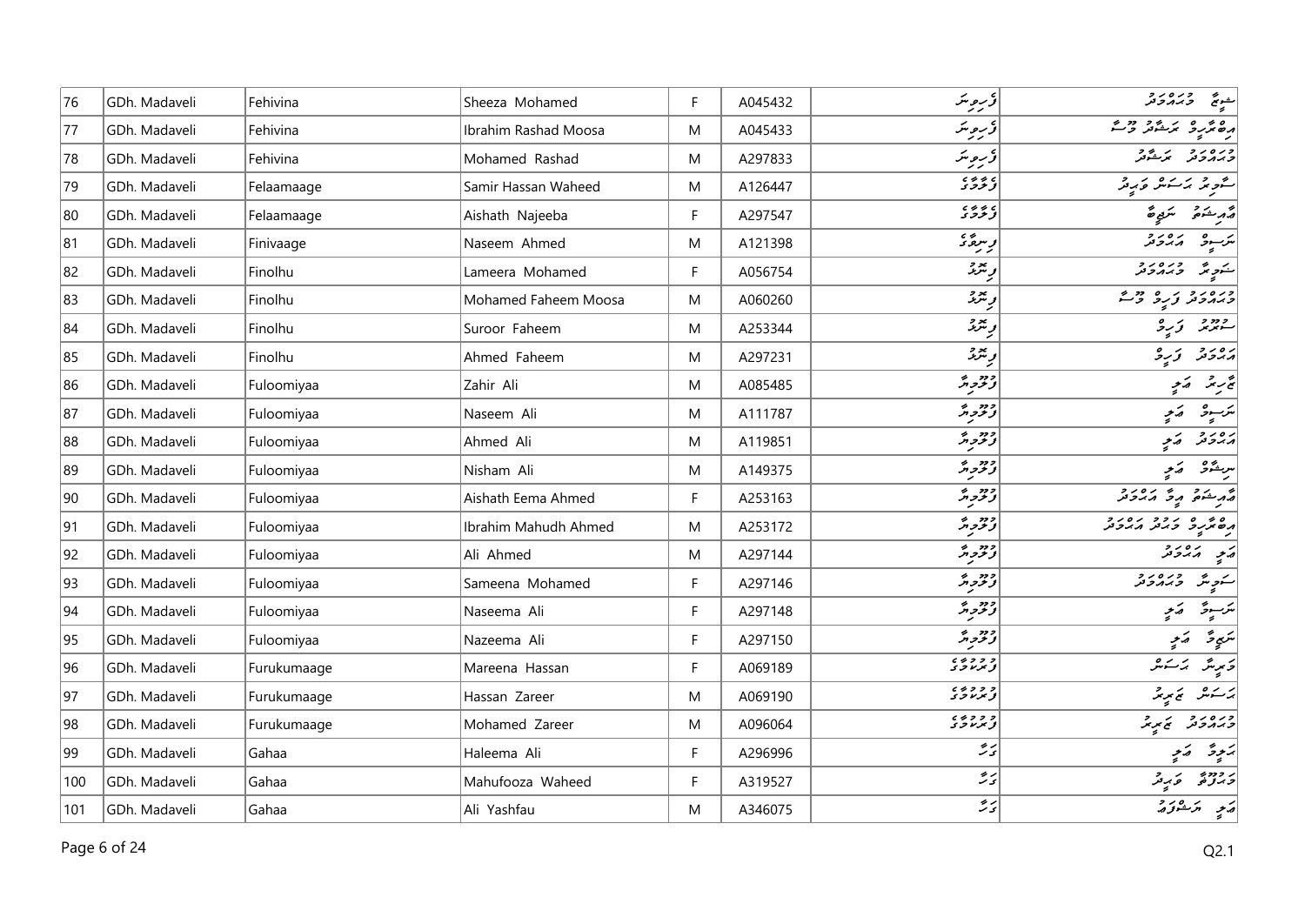| 102 | GDh. Madaveli | Gardening     | Aneesa Mohamed         | F           | A111784 | ۇ برق <sub>ى</sub> رىتى <sub>م</sub> | و ره ر د<br>تر پر پر تر<br> رئىبەشە            |
|-----|---------------|---------------|------------------------|-------------|---------|--------------------------------------|------------------------------------------------|
| 103 | GDh. Madaveli | Gismath       | Hussain Niyaz          | M           | A009956 | ى سەرىر                              | 2 سەر شەر سەرتىقى<br>مەسىر                     |
| 104 | GDh. Madaveli | Gismath       | Ahmed Shahaad          | M           | A253197 | ى سەرىر                              | رەر دىرور                                      |
| 105 | GDh. Madaveli | Gismath       | Mohamed Shiyaz         | M           | A297593 | ى سەپر ۋ                             | و ر ه ر و<br>تر پر تر تر<br>شەدگرىم            |
| 106 | GDh. Madaveli | Gismath       | Hassan Adam            | M           | A297594 | لو مشر <i>د و</i>                    |                                                |
| 107 | GDh. Madaveli | Gismath       | Mohamed Nayaah         | M           | A297595 | ى سەپر ۋ                             | כנסנכ נפס                                      |
| 108 | GDh. Madaveli | Gismathu Aage | Aishath Rayaheen       | F           | A253233 | ه د د ده و<br>د سود و د د            | أقهر مشكوته التمرير تبريد                      |
| 109 | GDh. Madaveli | Gismathu Aage | Haleema Mohamed        | $\mathsf F$ | A297844 | ه ر د و و و<br>د سود و د د           | و رە ر د<br>تر پر تر تر<br>  پر پوځ            |
| 110 | GDh. Madaveli | Gismathu Aage | Fathimath Yanifa       | F           | A297848 | ه د د ده و<br>د سود و د د            | توافق المستقل                                  |
| 111 | GDh. Madaveli | Gismathu Aage | Nifzana Ibrahim        | F           | A297851 | ه د د ده و<br>د سود و د د            | سرۇ ئەنگە<br>برە ئۆرۈ                          |
| 112 | GDh. Madaveli | Gismathu Aage | Lizfa Ibrahim          | F           | A297857 | ه د د و و و<br>د ستوڅونړۍ            | حرِيح وَ<br>ەھ تررى                            |
| 113 | GDh. Madaveli | Gismathu Aage | Saleema Ibrahim        | F           | A298411 | لى مەزدە تە                          | رە ئۈرۈ<br>سەرچ                                |
| 114 | GDh. Madaveli | Gismathu Aage | Fairooz Ibrahim        | M           | A298413 | ای حدودی<br>بر صوفهوری               | ەھ ترىرو<br>ۇ مەيرى                            |
| 115 | GDh. Madaveli | Glory         | Abdulla Gasim          | M           | A047631 | ە مىمىيە                             | مَدْهُ قَدْ اللّه تَوْسُورْ                    |
| 116 | GDh. Madaveli | Grass         | Zihunee Mohamed Wafir  | F           | A298006 | ە بۇ مە                              | ورمير وبرودو وتوبر                             |
| 117 | GDh. Madaveli | Green Villa   | Aishath Manha Ibrahim  | F           | A252953 | ە بېرىئر <sub>ى</sub> ر ئە           |                                                |
| 118 | GDh. Madaveli | Haa Villa     | <b>Abdul Muhusin</b>   | M           | A056515 | رٌّہ ِ تَرُ                          | ره وه وه مسره<br>مان فرنز د بر مسر             |
| 119 | GDh. Madaveli | Haa Villa     | Mohamed Ameeth         | M           | A138978 | رٌّہ ِ تَرُ                          | כנסנכ גבי                                      |
| 120 | GDh. Madaveli | Haa Villa     | Mariyam Shimla         | F           | A296578 | رَّحْرِ بَحَر                        | خەۋگە<br>ر ه بر ه<br><del>ر</del> بربرگر       |
| 121 | GDh. Madaveli | Handhuvareege | Ali Najeeb             | M           | A052882 | ئەسە <i>تى ئى</i> رى                 | ار د سر <sub>ي</sub> ه<br>مسيح                 |
| 122 | GDh. Madaveli | Handhuvareege | Zumra Najeeb           | F           | A096067 | ر سرچر <sub>محر</sub> ي              | وه پژه کرده و                                  |
| 123 | GDh. Madaveli | Handhuvareege | Ahmed Najeeb           | M           | A157250 | ر سرچرې پر <sup>ج</sup>              | بروتر تر<br>سونج ت                             |
| 124 | GDh. Madaveli | Handhuvareege | Fathmath Najeeba       | F           | A296859 | ر سرچر <sub>محر</sub> ي              | توجوجو سكبي                                    |
| 125 | GDh. Madaveli | Handhuvareege | Aminath Raahyl         | F           | A296860 | ئەس <i>ەۋە بېر</i> د                 | أأروبتهم الأربر                                |
| 126 | GDh. Madaveli | Handhuvaru    | Azim Mohamed Rasheed   | M           | A073743 | ر سرچر تر                            | و در دره در مردود کرد.<br>در در در در در مردود |
| 127 | GDh. Madaveli | Handhuvaru    | Shafiz Mohamed Rasheed | M           | A152447 | ر<br>رسرپور کر                       | .<br>مگر و در دو در مر <sub>شو</sub> د         |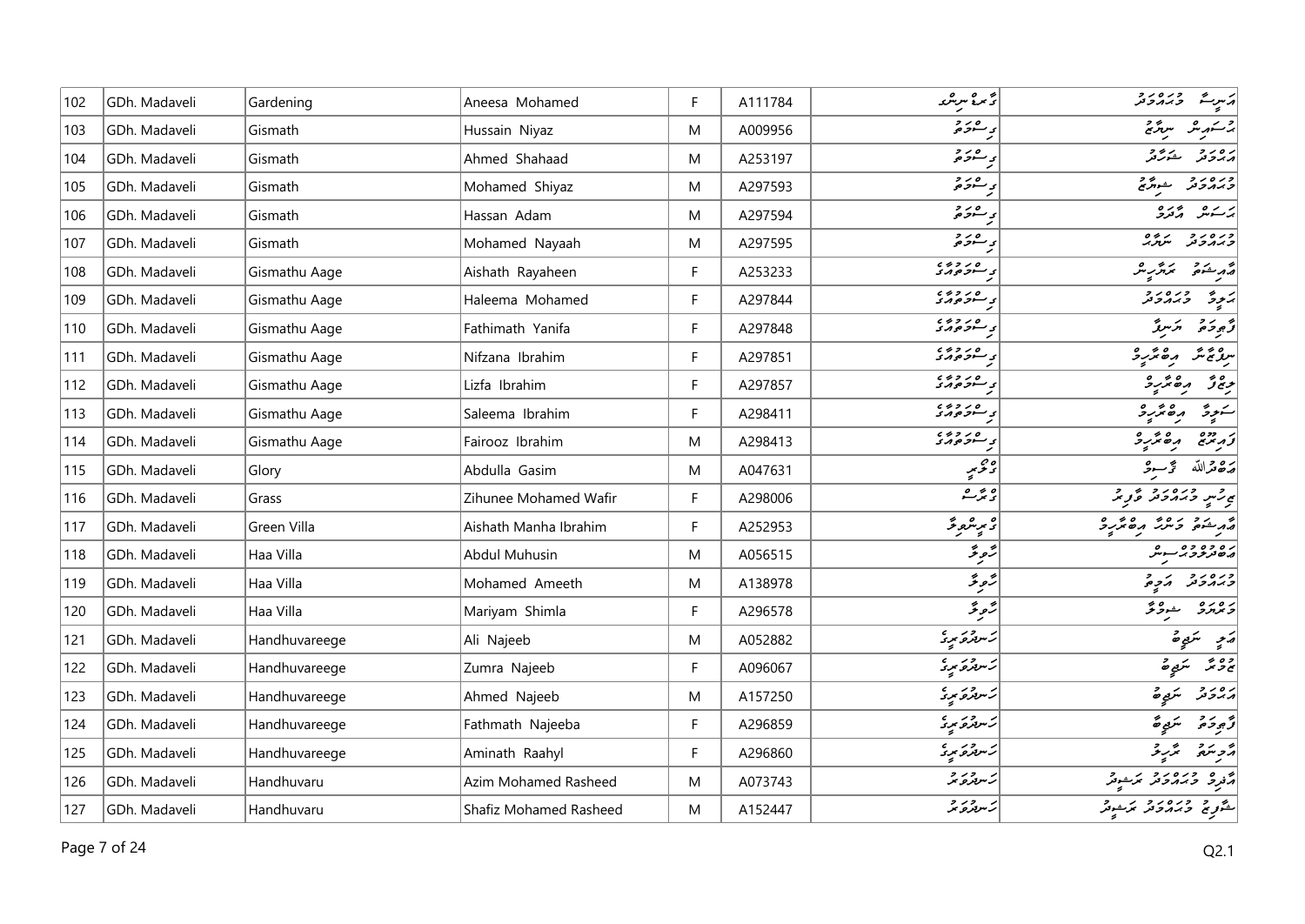| 128 | GDh. Madaveli | Handhuvaru       | Aminath Shareefa        | F         | A297667 | ر سرچ ر ح<br>ر سرچر <i>ي پ</i> ر                     | و سمي شورون<br>مرد سمي                                                                                                                                                                                                          |
|-----|---------------|------------------|-------------------------|-----------|---------|------------------------------------------------------|---------------------------------------------------------------------------------------------------------------------------------------------------------------------------------------------------------------------------------|
| 129 | GDh. Madaveli | Handhuvaru       | Leela Mohamed Rasheed   | F         | A297669 | ر<br>تەس <i>بىرى تى</i> ر                            | ر دره دو برخور کمی در در این در این کلیده در این کلیده در این کلیده در این کلیده در این کلیده در این کلیده در<br>این کلیده در این کلیده در این کلیده در این کلیده در این کلیده در این کلیده در این کلیده در این کلیده در این کل |
| 130 | GDh. Madaveli | Handhuvaru       | Ahsan Rasheed           | M         | A297672 | ر سرچ ر حر<br>تر سرچر <i>ج</i> ر                     | روبر<br>أ <i>ورد شكر مركبو</i> تر                                                                                                                                                                                               |
| 131 | GDh. Madaveli | Handhuvaru       | Ihsaan Mohamed Rasheed  | M         | A297674 | ر سرچ ر حر<br>تر سرچر <i>ج</i> ر                     |                                                                                                                                                                                                                                 |
| 132 | GDh. Madaveli | Handhuvaru       | Reehath Mohamed Rasheed | F         | A297679 | ر سرچ ر ح<br>ر سرچر <i>ي پ</i> ر                     |                                                                                                                                                                                                                                 |
| 133 | GDh. Madaveli | Handhuvaru       | Reehaan Mohamed Rasheed | M         | A297680 | ر<br>تەس <i>بىرى بى</i> ر                            | بريد وبرورو برجوتر                                                                                                                                                                                                              |
| 134 | GDh. Madaveli | Haveyli          | Abdulla Usman           | ${\sf M}$ | A096274 | ريمو                                                 | مەھىراللە مەم م                                                                                                                                                                                                                 |
| 135 | GDh. Madaveli | Haveyli          | Mariyam Hussain         | F         | A096275 | رەيە<br>سۇم                                          | دەرە جىمدىگ                                                                                                                                                                                                                     |
| 136 | GDh. Madaveli | Haveyli          | Ali Abdulla             | ${\sf M}$ | A253226 | ريىپىر                                               | أقسم قدمة وقرالله                                                                                                                                                                                                               |
| 137 | GDh. Madaveli | Haveyli          | Ahmed Abdulla           | M         | A297826 | رەمجە                                                | أرور وكامرالله                                                                                                                                                                                                                  |
| 138 | GDh. Madaveli | Heaven           | Mohamed Ali             | M         | A096097 | ى رە<br>رەپىر                                        | ورەرو كې                                                                                                                                                                                                                        |
| 139 | GDh. Madaveli | Heaven           | Aishath Amany Mohamed   | F         | A253159 | ى رە<br>رەپىر                                        | הת בים גלית כגבבת                                                                                                                                                                                                               |
| 140 | GDh. Madaveli | Heaven           | Safiya Hussain Habeeb   | F         | A297544 | ى رە<br>رەپىر                                        | بأورثه برخير شركوه                                                                                                                                                                                                              |
| 141 | GDh. Madaveli | Heaven           | Abdulla Mohamed         | M         | A347848 | ى رە<br>رەكىر                                        | رەۋاللە دىرەرد                                                                                                                                                                                                                  |
| 142 | GDh. Madaveli | Honey Coam       | Aminath Waheeda         | F         | A043633 | ئەبىر ئەم                                            | أأروبتهم وكبيتر                                                                                                                                                                                                                 |
| 143 | GDh. Madaveli | Housten          | Fareeda Abdul Rasheed   | F         | A064748 | ر د مره په ه<br>ر <sub>ا</sub> ز سر <sub>ت</sub> ق س | ر<br>دېږمر گەھەركە ئەشەر                                                                                                                                                                                                        |
| 144 | GDh. Madaveli | Housten          | Ali Muneer              | M         | A064750 | ر د مره عر                                           | أرشح والمعيار                                                                                                                                                                                                                   |
| 145 | GDh. Madaveli | Housten          | Ghassam Muneer          | M         | A096250 | ىر 3 مەھ بىر<br>مە <b>ر</b> سىز <mark>ق</mark> ىلىر  | ره وه و پر                                                                                                                                                                                                                      |
| 146 | GDh. Madaveli | Housten          | Riyasaa Muneer          | F         | A096251 | ىر <i>جە</i> م ھەيھ                                  | بروثر مشر<br>د سرپر<br>پ                                                                                                                                                                                                        |
| 147 | GDh. Madaveli | Housten          | Faris Muneer            | M         | A102975 | ر د مره په ه<br>ر <sub>ا</sub> ز سر <sub>ت</sub> ق س | ۇ بر ئى ئە ئە                                                                                                                                                                                                                   |
| 148 | GDh. Madaveli | Housten          | Gassan Muneer           | ${\sf M}$ | A297619 | ىر <i>جە</i> ھ چىر                                   | أزواعيوا وسرو                                                                                                                                                                                                                   |
| 149 | GDh. Madaveli | Housten          | Thauma Muneer           | F         | A297620 | ر د مره عر                                           | أبروي وسرير                                                                                                                                                                                                                     |
| 150 | GDh. Madaveli | Huvadhumaa Villa | Adam Ali                | ${\sf M}$ | A076229 | ور و و په<br>ر <sub>نگو</sub> ترو <sub>و ن</sub> و   | أزندو أياسي                                                                                                                                                                                                                     |
| 151 | GDh. Madaveli | Huvadhumaa Villa | Maryam Farsha Adam      | F         | A253152 | ور و د پخ<br>روندگ <sup>5</sup> و تخ                 | رەرە روپە پەرە                                                                                                                                                                                                                  |
| 152 | GDh. Madaveli | Huvadhumaa Villa | Sheereen Mohamed        | F         | A296951 | 2 <sub>2</sub> تروگو بخر                             | و رە ر د<br>تر پر تر تر<br>  ڪوبورنگر<br>  ڪڪ                                                                                                                                                                                   |
| 153 | GDh. Madaveli | Huvadhumaa Villa | Jeefa Adam              | F         | A296953 | 2 <sub>2</sub> ترگ <sup>2</sup> تو گ                 | ي تخرج محمدة المحمدة المحمدة المحمدة المحمدة المحمدة المحمدة المحمدة المحمدة المحمدة المحمدة المحمدة المحمدة ا                                                                                                                  |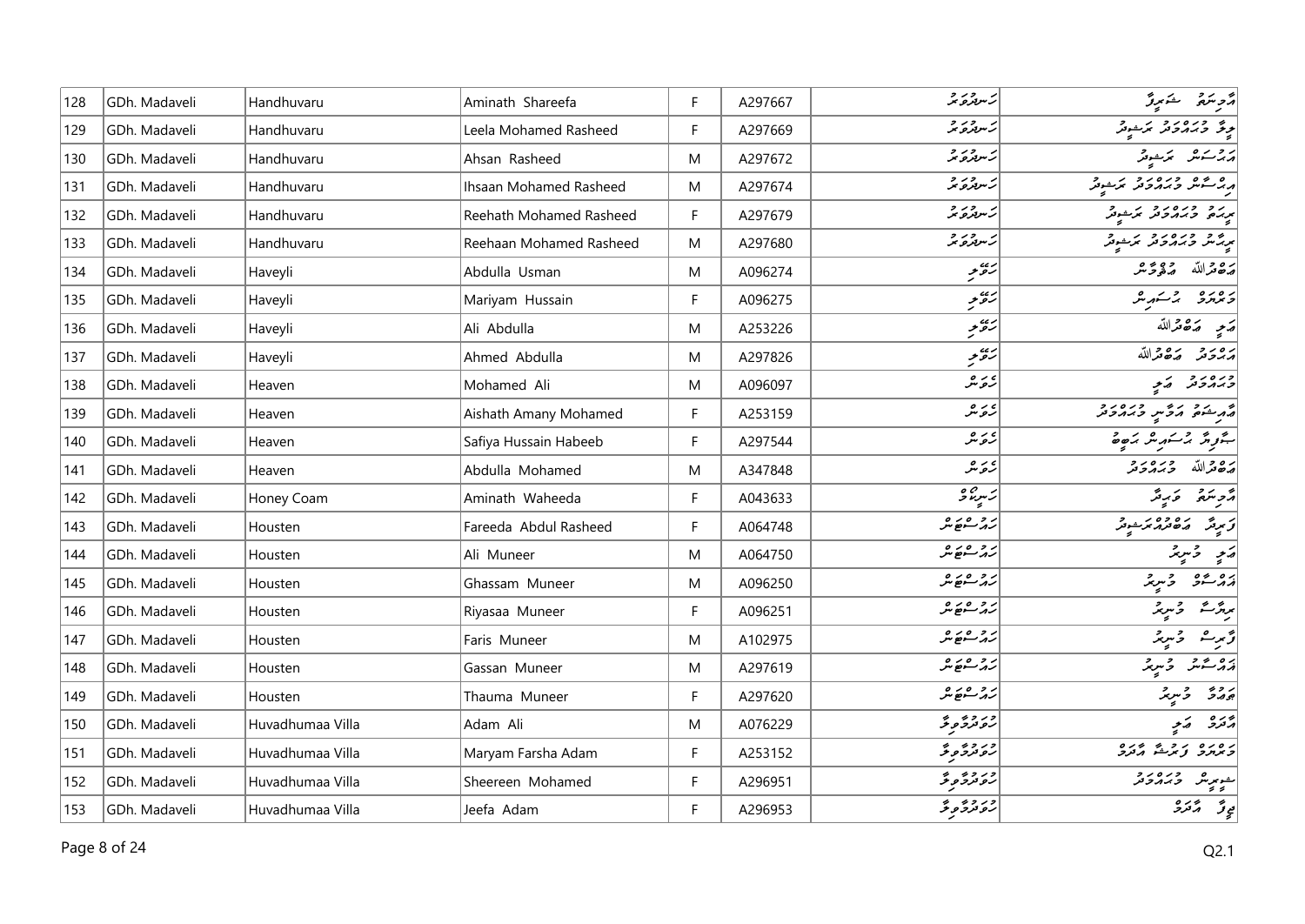| 154 | GDh. Madaveli | Irose           | Ahmed Nazil      | M           | A077547 | وبخرشه                                        | سَّرى شَر<br>بروئر قر                                  |
|-----|---------------|-----------------|------------------|-------------|---------|-----------------------------------------------|--------------------------------------------------------|
| 155 | GDh. Madaveli | Irose           | Aminath Ali      | F           | A096107 | مرتزعه                                        | أثرحه مئرة                                             |
| 156 | GDh. Madaveli | Irose           | Ibrahim Nashid   | M           | A101249 | مربحره                                        | دەنزېږ<br>مگرشونر<br>ر                                 |
| 157 | GDh. Madaveli | Irose           | Ibrahim Ali      | M           | A297189 | مرتئز ث                                       | ە ھەترىرى<br>برھەترىرى                                 |
| 158 | GDh. Madaveli | Ivar House      | Aminath Mohamed  | F           | A297868 | ارەردە                                        | و ره ر و<br><i>و پر</i> و تر<br>أأترسم                 |
| 159 | GDh. Madaveli | Ivar House      | Shifrah Mohamed  | M           | A297872 | ب <i>ر ء بر د</i> م                           | <sub>شو</sub> و ترر<br>و رە ر د<br><i>د بە</i> پەر     |
| 160 | GDh. Madaveli | Ivar House      | Shifah Mohamed   | M           | A297874 | ىر <i>ئەرىر م</i>                             | شوتر <sup>0</sup> ر<br>و رە ر د<br>تر پروتر            |
| 161 | GDh. Madaveli | Jabroazuge      | Ahmed Gasim      | M           | A096078 |                                               | رەرد ئەسەۋ                                             |
| 162 | GDh. Madaveli | Jabroazuge      | Yasira Ahmed     | $\mathsf F$ | A096079 | ر ه 0 و ء<br>قع ن مربع و                      | ەر بەسە ئە<br>ەر ئەر تە                                |
| 163 | GDh. Madaveli | Jabroazuge      | Sameera Abdulla  | F.          | A096081 | ر ه 0 و ء<br>قع ځ پنو ي                       | سَمَّحٍ <i>مَدَّ مَدَّة مَدَّ</i> اللَّهُ              |
| 164 | GDh. Madaveli | Jabroazuge      | Yaasir Ahmed     | M           | A161383 |                                               | و ده ده ده د و                                         |
| 165 | GDh. Madaveli | Jeymge          | Mahsoodh Gasim   | M           | A061215 | ے ہ ج<br>تع بر ت                              | ره دود په ده                                           |
| 166 | GDh. Madaveli | Jeymge          | Haseena Gasim    | F           | A096075 | ړے و بح<br>فع تر <sub>م</sub> ح               | گەسىسى بىر<br>ئەسەمىگە<br>ئە                           |
| 167 | GDh. Madaveli | Jeymge          | Mariyam Shabana  | F           | A296924 | ړے و بح<br>فع تر <sub>م</sub> ح               | ر ه ر ه<br><del>و</del> بربرو<br>شەھ ئىر               |
| 168 | GDh. Madaveli | Kashmeeru Villa | Abdulla Sadiq    | M           | A047702 | ئەيش <sub>ى</sub> چە <i>پر<sub>ى</sub>م</i> ۇ | رەت <sub>د</sub> اللە ج <sup>ە</sup> مرىز              |
| 169 | GDh. Madaveli | Kashmeeru Villa | Haleema Adam     | F           | A053162 | ئەش <sub>ى</sub> پە پر <sub>ىم</sub> رگە      | ر د دره<br>روز مدرد                                    |
| 170 | GDh. Madaveli | Kashmeeru Villa | Ibrahim Mohamed  | Μ           | A053167 | ئەش <sub>ى</sub> ر پر <sub>ى</sub> ر ئە       | תפתקיב בג'וניב                                         |
| 171 | GDh. Madaveli | Kashmeeru Villa | Ismail Mohamed   | M           | A066168 | ئەشقىر ترەپچە                                 | و عرّور و دور د                                        |
| 172 | GDh. Madaveli | Kashmeeru Villa | Solih Mohamed    | M           | A080969 | ئەش <sub>ى</sub> ر چر <sub>ىر</sub> ئۇ        | و رە ر د<br>تر پروتر<br>بەً پر پر                      |
| 173 | GDh. Madaveli | Kashmeeru Villa | Aminath Mohamed  | F           | A096128 | ئەش <sub>ى</sub> ر چەرىخە                     | و رە ر د<br>تر پر پر تر<br>أأرمره                      |
| 174 | GDh. Madaveli | Kashmeeru Villa | Khadeeja Mohamed | F           | A297535 | ئە <u>ش</u> وپر <sub>ى</sub> رۇ               | و ره ر د<br><i>د ب</i> رگرفر<br>زَمدِيَّ<br>مُستَعَمِّ |
| 175 | GDh. Madaveli | Kinaaraa        | Haleema Mohamed  | F           | A096264 | ىدىنىڭە                                       | أتزمزة<br>و ره ر د<br>تر پر ژنر                        |
| 176 | GDh. Madaveli | Kinaaraa        | Ahmed Zaki       | M           | A096265 | ر متریخه                                      | رەرد ئ                                                 |
| 177 | GDh. Madaveli | Kinaaraa        | Shahuzath Ahmed  | M           | A297775 | بریٹرنگر                                      | شرور و بره رو<br>شوریم هم آبرای کرد                    |
| 178 | GDh. Madaveli | Kinaaraa        | Hameez Ahmed     | M           | A297776 | برېترنېژ                                      | رَ <sub>ح</sub> ِ پم کرد و                             |
| 179 | GDh. Madaveli | Koalhi          | Jihad Hassan     | Μ           | A026208 | م<br>مومو                                     | ە ئەسىر ئەسكەنلەر                                      |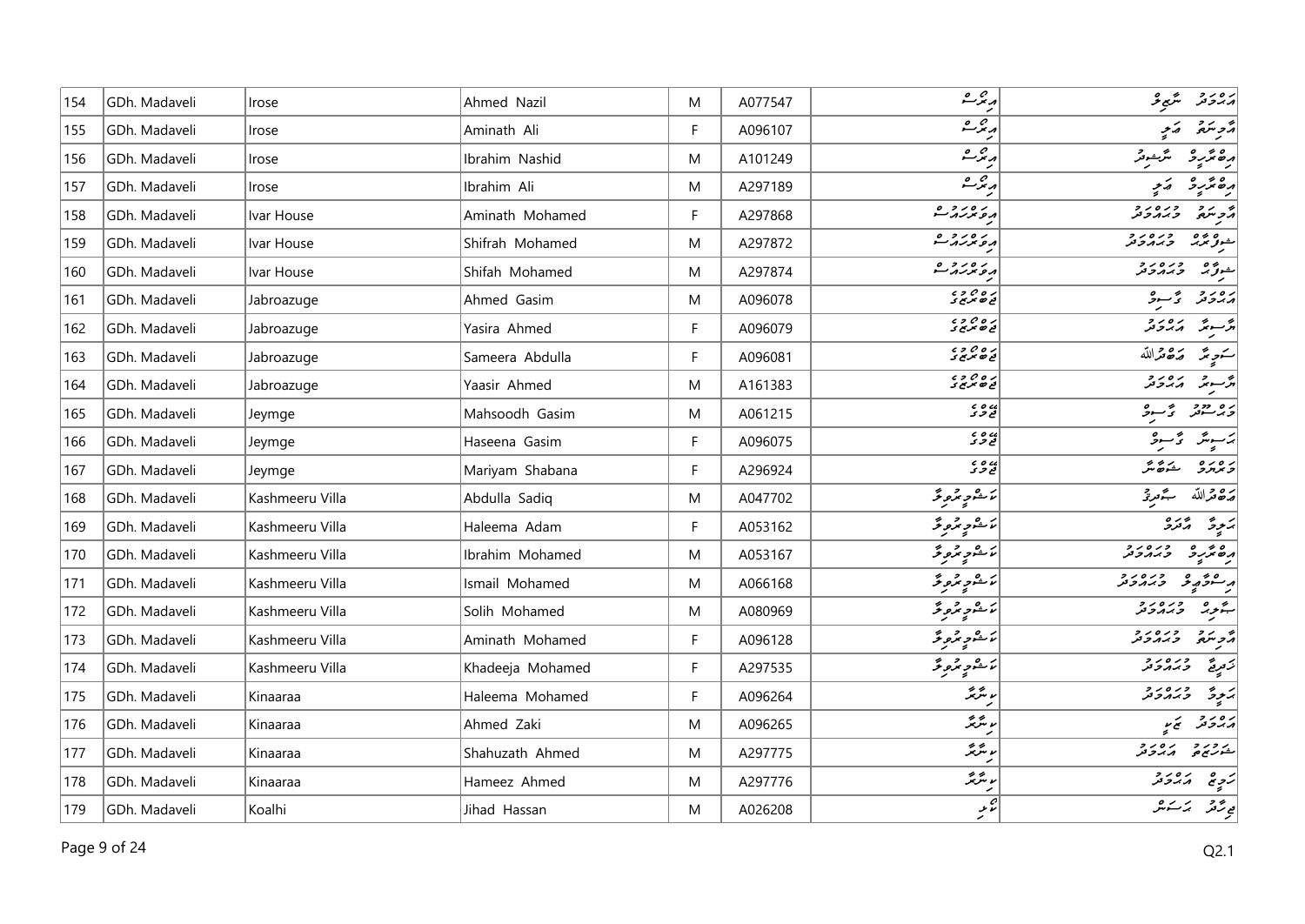| 180 | GDh. Madaveli | Kurukeelage | Ramla Hassan             | F           | A096121 | د د بر ،<br>مورپوځ            | ىرە ئەسەر                                              |
|-----|---------------|-------------|--------------------------|-------------|---------|-------------------------------|--------------------------------------------------------|
| 181 | GDh. Madaveli | Kurukeelage | Hassan Adam              | M           | A096122 | د د<br>پاندې <sub>و</sub> بود | ىز سەيى <sub>گە</sub><br>پور ہ<br>مرکز                 |
| 182 | GDh. Madaveli | Kurukeelage | Rameeza Hassan           | F           | A096123 | د د بر ،<br>مورپوځ            | يَرَدٍ بِجَ = بَرَسَة مَرْ                             |
| 183 | GDh. Madaveli | Kurukeelage | Aminath Mohamed          | F.          | A096124 | لابر بديدي                    | و ره ر د<br>رنگرونر<br>أرمز تره                        |
| 184 | GDh. Madaveli | Kurukeelage | Zeeshan Nazeer           | M           | A278262 | د د بر ،<br>مور برد           | پېرىشكى سىرىپى                                         |
| 185 | GDh. Madaveli | Kurukeelage | Ramiza Hassan            | $\mathsf F$ | A297304 | د د<br>پاندې <sub>و</sub> مرد | بۇرىخ بەسكىل                                           |
| 186 | GDh. Madaveli | Kurukeelage | Razima Hassan            | F           | A297307 | د د به بر ،<br>ما تر بې مرد   | ىمىي ئەسەھ                                             |
| 187 | GDh. Madaveli | Kurukeelage | Azaad Hassan             | M           | A297308 | د د برري<br>پانگرېونو         | ە ئەقر بەسكەنلە                                        |
| 188 | GDh. Madaveli | Kurukeelage | Zahir Hassan             | M           | A297310 | د د بر ،<br>ما تر بو د د      | چەر ئەسكەنلەر                                          |
| 189 | GDh. Madaveli | Lucky       | Abdul Azeez Abdul Samad  | M           | A079337 | ځوسي                          | נס כסנים נס כס נגד                                     |
| 190 | GDh. Madaveli | Luna        | Mohamed Adam             | M           | A084849 | ترشر                          | ورەر د درە<br><i>دىد</i> ەرىر مەر <i>و</i>             |
| 191 | GDh. Madaveli | Luna        | Adam Hussain             | M           | A096069 | حزمتر                         | أرمزه برستهر مر                                        |
| 192 | GDh. Madaveli | Luna        | Azleema Adam             | F           | A119512 | چونئر                         | ەرگەر<br>بر و عريجة<br>مرتوج                           |
| 193 | GDh. Madaveli | Luna        | Aishath Najeeba          | F           | A156374 | تزيتر                         | أمار مشام في المسترج كانتشر                            |
| 194 | GDh. Madaveli | Luna        | Yuman Adam               | M           | A253134 | چونئر                         | د د د پره                                              |
| 195 | GDh. Madaveli | Luna        | Nihaadh Mohamed          | M           | A253135 | ترىتر                         | و رە ر د<br><i>د بە</i> گەر<br>سررٌ تر                 |
| 196 | GDh. Madaveli | Luna        | Nihaza Adam              | F           | A296879 | تزيتر                         | البرجيح<br>ەرگەر                                       |
| 197 | GDh. Madaveli | Luxury      | Aishath Najeeba          | F.          | A052478 | تره تر مر<br>مور مئ مر        | وأمر شدة سكفي فأ                                       |
| 198 | GDh. Madaveli | Luxury      | Shiyaz Hassan            | M           | A054559 | رە ر<br>مۇي ئىم               | الشواريخ الكاسكون                                      |
| 199 | GDh. Madaveli | Luxury      | Fiyaz Hassan             | M           | A068409 | <br> نزدې مړ                  | پر پڙ - پر سکيلر                                       |
| 200 | GDh. Madaveli | Luxury      | Abdulla Anees            | M           | A074841 | ر ە ر<br>مۇي ئىم              | أرجح فرالله كرسيء                                      |
| 201 | GDh. Madaveli | Luxury      | Niyaz Hassan             | M           | A078309 | تره تر سر<br>مرد سی           | سرچ بر کامل                                            |
| 202 | GDh. Madaveli | Luxury      | Hadiyya Hassan           | F           | A096257 | ره ر<br>محری مړ               | ترور بر بر سور مر                                      |
| 203 | GDh. Madaveli | Luxury      | Hassan Rushdee           | M           | A297656 | تره نرمړ                      | برسكس برشور                                            |
| 204 | GDh. Madaveli | Luxury      | Saiga Anees              | F           | A297664 | ر ە ر<br>مۇي ئىم              | ستمرق كالمرس                                           |
| 205 | GDh. Madaveli | Maazeege    | Abdul Majeed Abdul Samad | M           | A094907 | ۇ مېمى<br>مەمب <sub>ى</sub>   | ر ۵۶۵ د ح د ۵۶۵ در د<br>ג ه تر تر د تر تر پر شور تر تر |
|     |               |             |                          |             |         |                               |                                                        |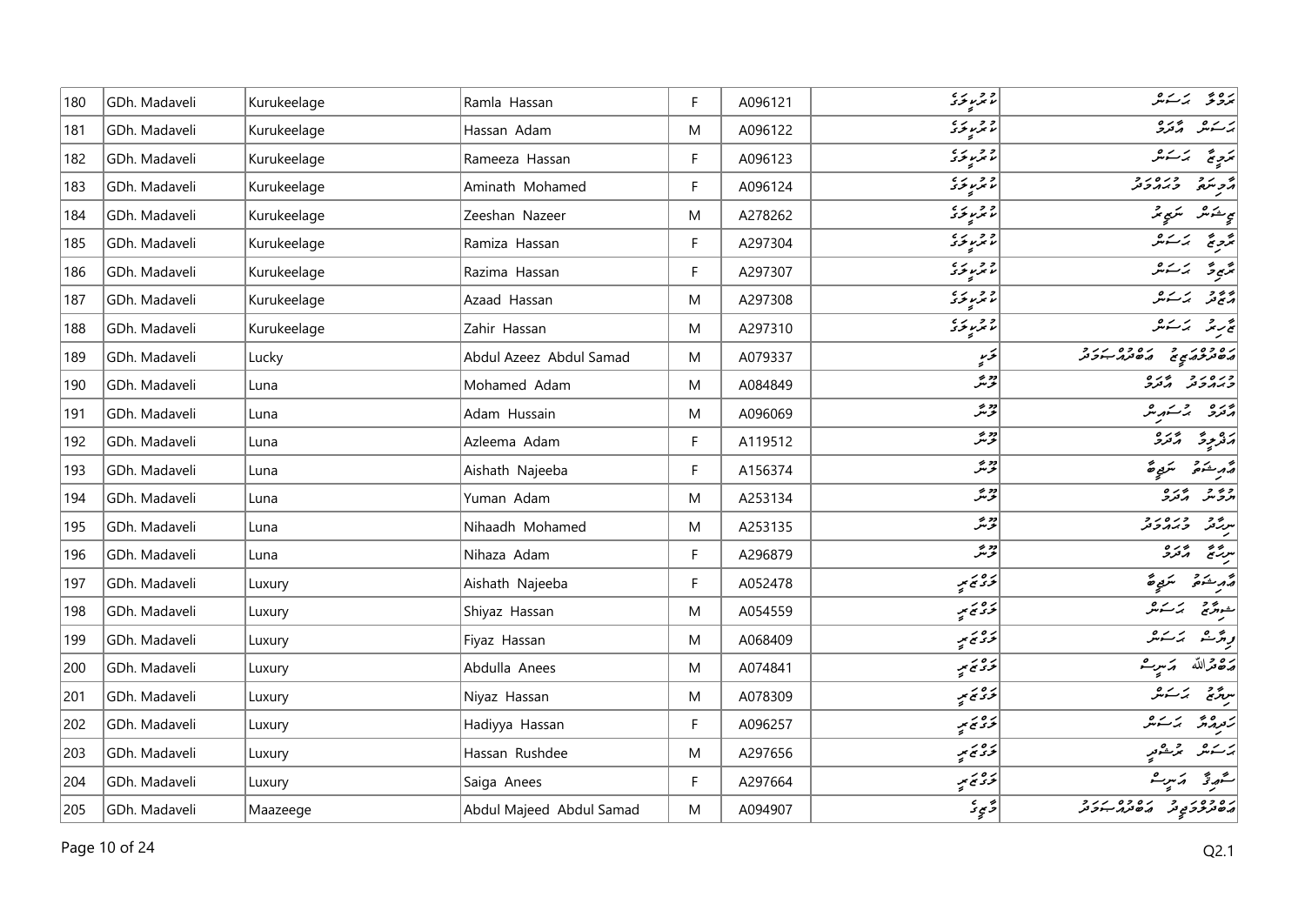| 206 | GDh. Madaveli | Maazeege     | Naeema Abdul Samad      | F. | A094908 | <br>د سمج د                        | شمير مەھىرمە بەر د                                                 |
|-----|---------------|--------------|-------------------------|----|---------|------------------------------------|--------------------------------------------------------------------|
| 207 | GDh. Madaveli | Maazeege     | Aminath Moosa           | F. | A094909 | و سمج د<br>مرسم د                  | و مشر<br>أرمز                                                      |
| 208 | GDh. Madaveli | Maazeege     | Shareef Abdul Samad     | M  | A114737 | $\frac{c}{2}$ وند                  | ر ٥ ٥ ٥ ٠ ر ر و<br>پره تر پر سور تر<br>ے موثر<br>ـــو موثر         |
| 209 | GDh. Madaveli | Maazeege     | Fathuhullahi Shareef    | M  | A296972 | <br>د سمج د                        | ترح جرالله مشميرو                                                  |
| 210 | GDh. Madaveli | Maina        | Ali Wafir               | M  | A077484 | خەرىتىر                            | ە ئۇرگە                                                            |
| 211 | GDh. Madaveli | Maina        | Mariyam Najeeba         | F  | A297684 | ځه پتر                             | رەرە شەھ                                                           |
| 212 | GDh. Madaveli | Malaaz       | Naeem Ahmed             | M  | A069191 | ر پوه                              | سمدة مددومر                                                        |
| 213 | GDh. Madaveli | Malas        | Shimaz Hussain Waheed   | M  | A092440 | ىز ئە                              | خرچ چې شهر مريد                                                    |
| 214 | GDh. Madaveli | Malas        | Hussain Waheed          | M  | A092441 | ىزىمى                              | ايز ستهر شهر استمر تر منظر<br>المراسكي من السياسي                  |
| 215 | GDh. Madaveli | Malas        | Saeedha Ibrahim         | F. | A297810 | ىز ئەر                             | أسكر مقدرة                                                         |
| 216 | GDh. Madaveli | Malas        | Hijaz Hussain Waheed    | M  | A297811 | ىز ئە                              | بروج بر شور شر و بر قر                                             |
| 217 | GDh. Madaveli | Malas        | Raufath Hussain Waheed  | F. | A297812 | ئەئەرىشە                           | برورو وسكرهر وبرو                                                  |
| 218 | GDh. Madaveli | Malas        | Karam Hussain Waheed    | F  | A297813 | ىزىمى                              | أنائرو الرسكور مكارير                                              |
| 219 | GDh. Madaveli | Marine villa | Ahmed Abdulla           | M  | A096083 | ۇبرىئرو ۋ                          | بره برح بره درالله                                                 |
| 220 | GDh. Madaveli | Marine villa | Soniya Shihab           | F  | A297385 | ؤ <sub>مر</sub> مر <sub>م</sub> وڈ | سکس شر شورهٔ م                                                     |
| 221 | GDh. Madaveli | Mauva        | Mohamed Waheed          | M  | A073823 | تزديح                              | ورەر دىر د                                                         |
| 222 | GDh. Madaveli | Mauva        | Hammaadh Waheedh        | M  | A253148 | ر و پر<br>ود و                     | پروژو کریگر                                                        |
| 223 | GDh. Madaveli | Mauva        | Abdulla Hamoodh Waheedh | M  | A253150 | ر د ه                              | م معرالله بردود كربرد                                              |
| 224 | GDh. Madaveli | Mauva        | Shiyaza Zahir           | F. | A297483 | ر د ه                              | هو پر چم محمد سر چمر سر                                            |
| 225 | GDh. Madaveli | Meynaa       | Ali Zahir               | M  | A096100 | پی مثر                             | ويمي بحريمه                                                        |
| 226 | GDh. Madaveli | Meynaa       | Zaama Ali Zahir         | F  | A096101 | يى ئىر                             |                                                                    |
| 227 | GDh. Madaveli | Meynaa       | Mauza Ali Zahir         | F  | A120737 | تزىتر                              | أورقيح أوالمح المجاريم                                             |
| 228 | GDh. Madaveli | Meynaa       | Aishath Mohamed         | F  | A297170 | يى ش                               | وكرمشتمو وبره برو                                                  |
| 229 | GDh. Madaveli | Milan        | Hussain Habeeb          | M  | A053344 | و ئۇىئر                            | بر کرمر شرکت کرده                                                  |
| 230 | GDh. Madaveli | Milan        | Nazneena Mohamed        | F  | A096102 | ادبخقه                             | ر ور ور ور ور ور و<br>سرچ س <sub>ر</sub> ینگر او <i>پر پر و</i> تر |
| 231 | GDh. Madaveli | Milan        | Mohamed Shifau          | M  | A096103 | جرځېګر                             | ورەر د بەد<br><i>دىدە</i> دىر شى <i>ۋە</i>                         |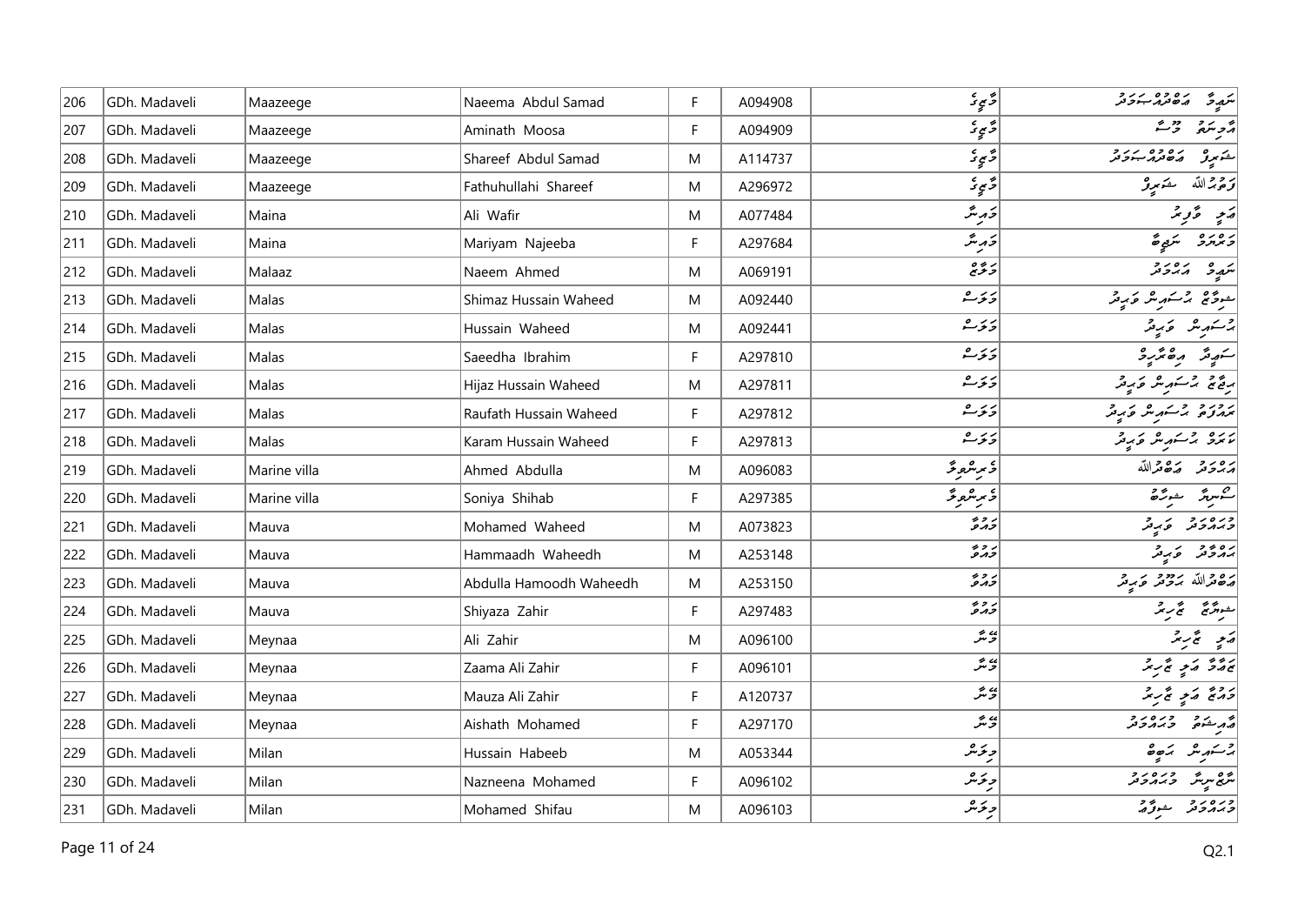| 232 | GDh. Madaveli | Milan       | Shifaza Hussain Habeeb   | F         | A253179 | و ئۇىتر                 | شوژنج بر کشمر شرکته ه             |
|-----|---------------|-------------|--------------------------|-----------|---------|-------------------------|-----------------------------------|
| 233 | GDh. Madaveli | Milan       | Ahmed Shinaz             | M         | A253181 | حرىخەشر                 | أرور ويدعى                        |
| 234 | GDh. Madaveli | Milan       | Shizmeena Hussain Habeeb | F         | A297175 | ادِ بخشر                | مشوهم جانگر بر کشور می بر کاره ها |
| 235 | GDh. Madaveli | Milan       | Shinaza Hussain Habeeb   | F         | A297178 | حرىخەشر                 |                                   |
| 236 | GDh. Madaveli | Miraaz      | Mohamed Najeeb           | ${\sf M}$ | A011255 | حربترج                  | ورەرو كري <sub>ج</sub> ج          |
| 237 | GDh. Madaveli | Miraaz      | Shaira Hassan            | F         | A095585 | حريمهم                  | شَرْمِهْ يَرْسَمْر                |
| 238 | GDh. Madaveli | Miraaz      | Aishath Shahee Mohamed   | F         | A296862 | حريميمح                 | أثهر شوكم المستحد والمردور        |
| 239 | GDh. Madaveli | Misreege    | Ali Hassan               | M         | A296961 | ىر تەممە ئى<br>س        | أوسم بركتهم                       |
| 240 | GDh. Madaveli | Misreege    | Nahidha Ali              | F         | A296962 | ىر شەيبرى<br>س          | شريق الأمي                        |
| 241 | GDh. Madaveli | Misreege    | Maariyath Abdullah       | F         | A296964 | ورشموی                  | تحسيره رومرالله                   |
| 242 | GDh. Madaveli | Misreege    | Ahmed Ali                | M         | A296966 | ىر مەيدى<br>س           | أرور و كم ي                       |
| 243 | GDh. Madaveli | Misreege    | Fathmath Ali             | F         | A296968 | ىر شەيب <sub>ە</sub> ئ  | و و د و د                         |
| 244 | GDh. Madaveli | Muraka      | Mohamed Shareef          | ${\sf M}$ | A296446 | ويرز                    | ورەرو شەرو                        |
| 245 | GDh. Madaveli | Muringu     | Thagseem Mohamed Muneer  | M         | A076111 | وبرسر                   | נם כי כנסנד ביתא                  |
| 246 | GDh. Madaveli | Muringu     | Abdulla Mohamed          | M         | A085084 | وحمرسر                  | رە دالله درەرد                    |
| 247 | GDh. Madaveli | Muringu     | Nasru Abdulla            | ${\sf M}$ | A096253 | ومرسر                   | سَرَجْعَة صَدْهَة اللّه           |
| 248 | GDh. Madaveli | Muringu     | Nafeesa Hassan           | F         | A120835 | 3 موسرچ                 | سَمِي سَنْ سَرَسَةَ سَرْ          |
| 249 | GDh. Madaveli | Muringu     | Marzoog Abdulla          | M         | A297647 | 3 برسرم                 | ر دود ده در الله                  |
| 250 | GDh. Madaveli | Muringu     | Fazaa Abdulla            | F         | A297648 | وتمرسر                  | ترتج مكافقه الله                  |
| 251 | GDh. Madaveli | Muringu     | Nabeeh Abdulla           | M         | A297649 | 3 مرسر 2                | ەھىراللە<br>سكبي جم               |
| 252 | GDh. Madaveli | Muringu     | Aminath Yamna            | F         | A297650 | ومرسو                   | أأدجن أأدوا                       |
| 253 | GDh. Madaveli | Nadhuvaa    | Rameez Mohamed           | M         | A080093 | ر و ر<br>سربروگ         |                                   |
| 254 | GDh. Madaveli | Nanreethige | Shifna Hassan            | F         | A010198 | ىئەمىر<br>مىزىنزىر      | جوونگر ایر کانگر                  |
| 255 | GDh. Madaveli | Nanreethige | Khadeeja Abdulla         | F         | A049344 | ىئەمىر<br>مىرىئىرمو ئ   | تزميدة كالهجم الله                |
| 256 | GDh. Madaveli | Nares Villa | Asiyath Najeeba          | F         | A096065 | شریر شورمح              | أأرسته أترام وأنفر وأنس           |
| 257 | GDh. Madaveli | Neptune     | Mohamed Rasheed          | M         | A010537 | ي و دو و.<br>سربر ګو سر | ورەرو كەشپەر                      |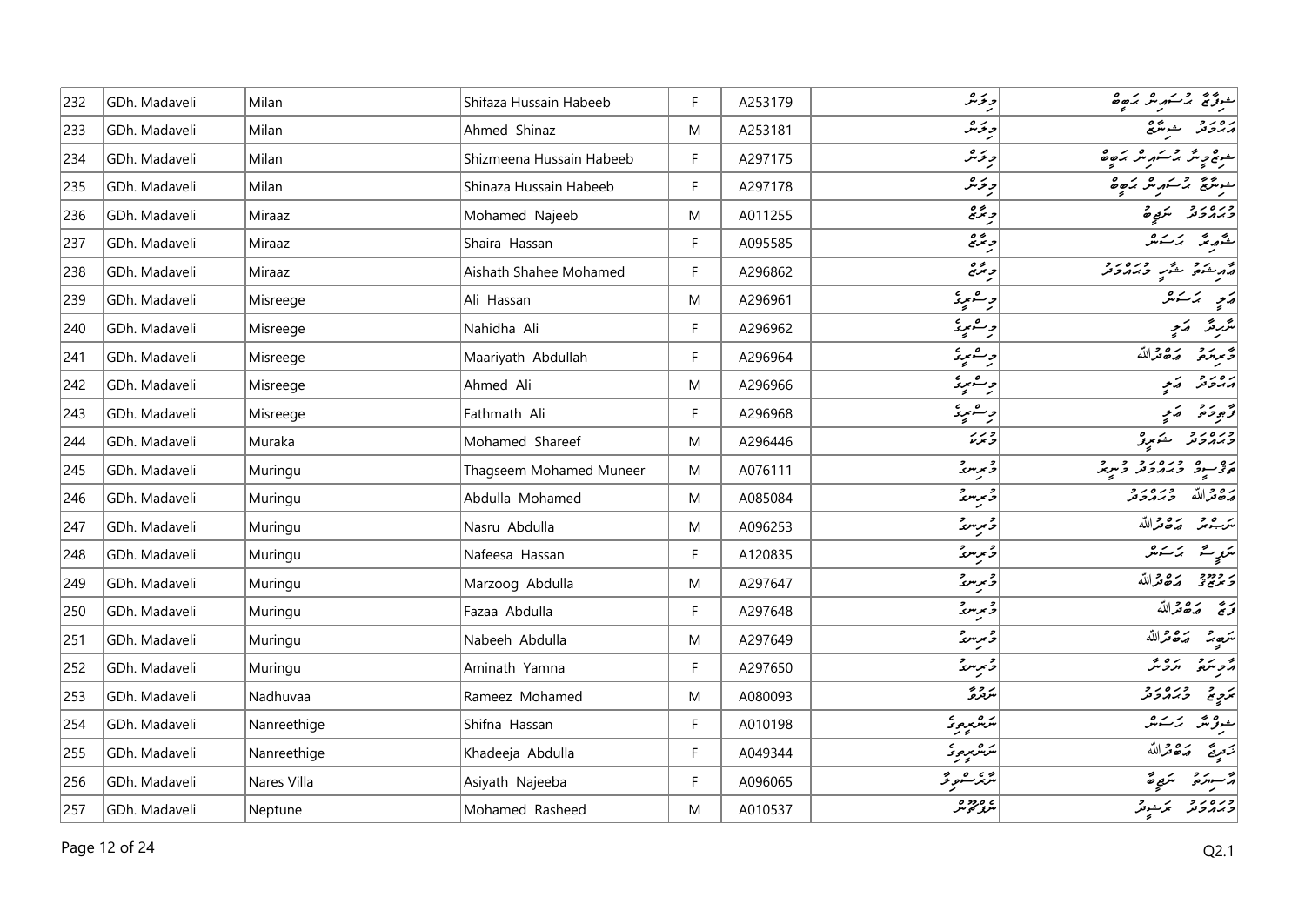| 258 | GDh. Madaveli | Neptune          | Habeeba Yoosuf              | F  | A096260 | ، ە دوم<br>سربى كىمى                 | $\begin{pmatrix} 0 & 2 & 2 \\ 2 & -2 & 2 \\ 3 & 3 & 6 \end{pmatrix}$ |
|-----|---------------|------------------|-----------------------------|----|---------|--------------------------------------|----------------------------------------------------------------------|
| 259 | GDh. Madaveli | Noogal           | Abdulla Hassan              | M  | A096269 | دور ہ<br>سری م                       | مَدْهُ قَدْاللّه بَرْسَوْرٌ                                          |
| 260 | GDh. Madaveli | Noogal           | Saeeda Thakhkhan            | F. | A127589 | ددر ه<br>سرند څر                     | <i>ے پر قرم دی</i> شر                                                |
| 261 | GDh. Madaveli | Noogal           | Fathmath Dheema Abdulla     | F. | A127826 | ددر ه<br>سره مر                      | قَرْجِرْحَمْ مَرِجٌ صَهْرَاللّهَ                                     |
| 262 | GDh. Madaveli | Noogal           | Mohamed Abdulla             | M  | A297788 | دور ہ<br>سربر ش                      | وره رو ده دالله                                                      |
| 263 | GDh. Madaveli | Noogal           | Ahmed Abdulla               | M  | A297790 | دور ہ<br>سری محر                     | برورد بره دالله                                                      |
| 264 | GDh. Madaveli | Paris            | Abdulla Mohamed             | M  | A092071 | ۇ بر م                               | برە تراللە<br>و ره ر و<br>تر پروتر                                   |
| 265 | GDh. Madaveli | Paris            | Nishan Abdulla              | M  | A096104 | ۇ بر م                               | سريئر كرة قرالله                                                     |
| 266 | GDh. Madaveli | Paris            | Fathimath Mohamed           | F  | A096106 | ۇ بىر مە                             | و ده دره دره                                                         |
| 267 | GDh. Madaveli | Paris            | Mariyam Nasma Abdulla       | F. | A253182 | وسمريثه                              | رەرە بروء رەزالله                                                    |
| 268 | GDh. Madaveli | Pink Rose        | Fathimath Saeeda            | F. | A052878 | وپېژو شه                             | قرجوخا فمستم يتقر                                                    |
| 269 | GDh. Madaveli | <b>Pink Rose</b> | Ahmed Ali                   | M  | A058039 | اوپرېدغه                             | رەرد كې                                                              |
| 270 | GDh. Madaveli | <b>Pink Rose</b> | Fareesha Ahmed              | F  | A070754 | بويده چوت                            | كى ئېرىشقا ئەتمەد تىر                                                |
| 271 | GDh. Madaveli | Raazdhaan        | Ahmed Jinaan Abdul Haadhee  | M  | A023914 | پ <sup>ر ہ</sup> و پڑ پڑ             | برورد و شهر مصر دور                                                  |
| 272 | GDh. Madaveli | Radium           | Ali Ibrahim                 | M  | A296973 | پر ۽ مرد<br>مر                       | ړې ره پر د                                                           |
| 273 | GDh. Madaveli | Raiyvilla ge     | Fauziyya Yoosuf             | F. | A096129 | ره<br>بر <sub>گ</sub> ورځۍ           | נג <sub>ב</sub> בי הרבי                                              |
| 274 | GDh. Madaveli | Raiyvilla ge     | <b>Farsaad Ahmed Waheed</b> | M  | A096130 | برە و دًى                            | و و ۶۶ د ۱۵ د و کاروژ                                                |
| 275 | GDh. Madaveli | Raiyvilla ge     | Ramza Mohamed               | F. | A096131 | ره<br>بر <sub>حو</sub> مونور         | נים בניםניב<br>מכה כממכנג                                            |
| 276 | GDh. Madaveli | Raiyvilla ge     | Farhath Ahmed Waheed        | M  | A119526 | ره وي<br>مره <sub>و</sub> مونور      | ر ور د برور د بر د                                                   |
| 277 | GDh. Madaveli | Rankokaage       | Ilyas Mohamed               | M  | A012568 | ر ٥ پر <u>دی</u><br>بر سربر رک       | و وره در در                                                          |
| 278 | GDh. Madaveli | Rankokaage       | Mariyam Shahooza            | F  | A096070 | ر ٥ پر <i>٤ ٤</i><br>برس <i>لا ڏ</i> | ر 32 مئے<br>مشوکر پنج<br>ر ه ر ه<br>د بربرگ                          |
| 279 | GDh. Madaveli | Rankokaage       | Khadheeja Hassan            | F  | A096071 | ر ەيرىپ<br>بىرس ما ي                 | أرَسٍ فَمَرَ أَسَرَ مَرْ رَسُولُ                                     |
| 280 | GDh. Madaveli | Reema Villa      | Mashitha Ahmed              | F  | A041241 | ىردۇرۇ                               | والمشرور المردور                                                     |
| 281 | GDh. Madaveli | Reema Villa      | Hidhaaya Moosa              | F  | A296928 | ىردگە دۇ                             | رِ پُرُ پُر مُشَرِ مُشَرِ                                            |
| 282 | GDh. Madaveli | Reema Villa      | Inasath Hassan              | F. | A296930 | ىردۇرۇ                               | مەشرىقى ئەسكەش                                                       |
| 283 | GDh. Madaveli | Reethige         | Ameeta Mohamed              | F  | A160137 | ىرە<br>ئوم                           | أروحي وره رو                                                         |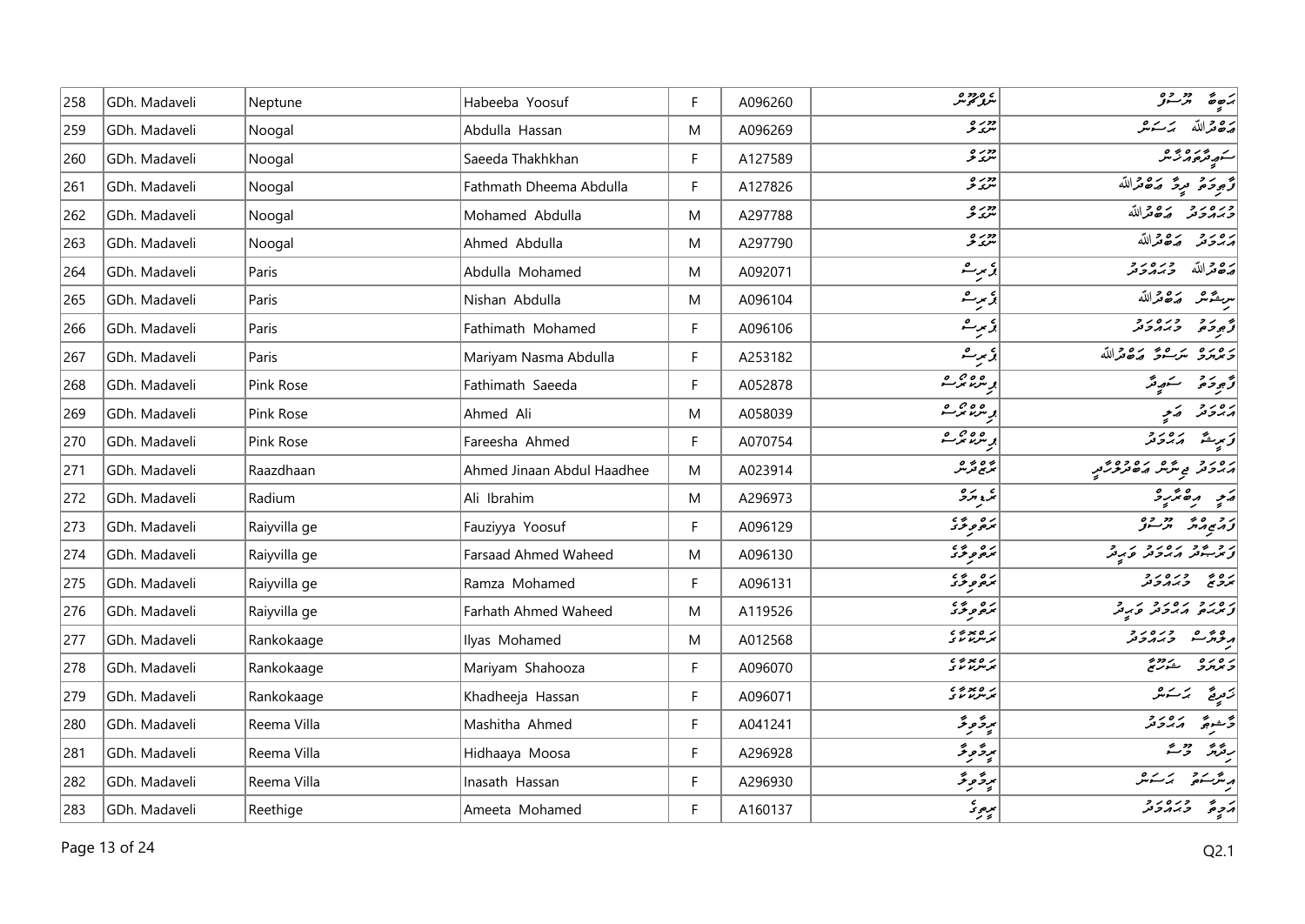| 284 | GDh. Madaveli | Reethige    | Aishath Rauma         | F  | A253193 | ېږمونه<br>نور                      | بروء<br>و مرکز دیگر<br>مرکز ک                                                                 |
|-----|---------------|-------------|-----------------------|----|---------|------------------------------------|-----------------------------------------------------------------------------------------------|
| 285 | GDh. Madaveli | Reethige    | Nashath Nizar         | M  | A371868 | ىرە<br>ئەر                         | سرچ تر<br>سرشور و                                                                             |
| 286 | GDh. Madaveli | Regal       | Hassan Habeeb         | M  | A039836 | ىپرى پى                            | برسەيىتە                                                                                      |
| 287 | GDh. Madaveli | Regal       | Fathimath Habeeba     | F. | A070755 | ىپە ئەنتى                          | $\overset{\circ}{\circ}\overset{\circ}{\circ}\overset{\circ}{\scriptstyle{\cdot}}$<br>و څو څه |
| 288 | GDh. Madaveli | Regal       | Saaid Habeeb          | M  | A096098 | ىپرىكى                             | $\overset{o}{\circ} \overset{\prime}{\circ}$<br>ستهرمتر                                       |
| 289 | GDh. Madaveli | Regal       | Saadath Habeeb        | M  | A096099 | ىرىمى بى                           | גזרק גם                                                                                       |
| 290 | GDh. Madaveli | Rizlaa      | Aishath Abdulla       | F  | A096090 | ىرىج ئۇ                            | صمر منعم وكالحدالله                                                                           |
| 291 | GDh. Madaveli | Roashaneege | Abdulla Ahmed         | M  | A074382 | لتحريثه يبركه                      | ەھىراللە<br>ەردە                                                                              |
| 292 | GDh. Madaveli | Roashaneege | Siyahath Abdulla      | F  | A085965 | ئۇيغۇمىيونكە                       | مَصْعَراللَّه<br>سەدىر د                                                                      |
| 293 | GDh. Madaveli | Roashaneege | Ahmed Abdulla         | M  | A096094 | ترىشە يېرىكە                       | برورد بره دالله                                                                               |
| 294 | GDh. Madaveli | Roashaneege | Mohamed Abdulla       | M  | A096096 | ئۇيسىدىپوتىك                       | ورورو رهة الله                                                                                |
| 295 | GDh. Madaveli | Roashaneege | Siyaz Abdulla         | M  | A125313 | ئۇيغۇمىيە ئە<br>                   | ەھىراللە<br>سيورسح                                                                            |
| 296 | GDh. Madaveli | Roashaneege | Siyam Abdulla         | M  | A297139 | ە<br>ئىرىشەس <sub>ىرى</sub> گە     | ەھىراللە<br>سەدىر                                                                             |
| 297 | GDh. Madaveli | Roashaneege | Waseema Abdulla       | F  | A297140 | ترىشەسرىگە                         | ە سەرىخ<br>وكحافرالله                                                                         |
| 298 | GDh. Madaveli | Roashaneege | Hussain Abdulla       | M  | A297141 | ئۇيغۇس <sub>ى</sub><br>            | جرسكمريثر الاقتصالله                                                                          |
| 299 | GDh. Madaveli | Rose Villa  | Aminath Waheeda       | F  | A076306 | ئۇس <sup>ق</sup> ورى <i>گە</i>     | أأروبتهم وكبيتر                                                                               |
| 300 | GDh. Madaveli | Rose Villa  | <b>Abdul Hadee</b>    | M  | A095685 | ترىشوقر                            | ړه وه ژبې                                                                                     |
| 301 | GDh. Madaveli | Rose Villa  | Mohamed Umar          | M  | A159832 | ترىشوقر                            | כנסני כני<br>כגמבת הכת                                                                        |
| 302 | GDh. Madaveli | Rose Villa  | Karamathu Abdul Hadee | F. | A253095 | لرمشفرقر                           | ג דו כ גם כם בי<br>מינגרים ומיסינגיליג                                                        |
| 303 | GDh. Madaveli | Rose Villa  | Mohamed Ikuram        | M  | A297563 | ترشوقه                             | ەر ئەمۇر<br>و ر ه ر د<br>د بر پر تر                                                           |
| 304 | GDh. Madaveli | Rose Villa  | Mohamed Alim          | M  | A297565 | لرمشوقر                            | رحمور<br>و ره ر و<br>تر پر ژنگر                                                               |
| 305 | GDh. Madaveli | Rose Villa  | Abdulla Saeed         | M  | A297566 | ئۇس <sup>ق</sup> ور ئ <sup>ۇ</sup> | رەقراللە<br>ستهيقر                                                                            |
| 306 | GDh. Madaveli | Seikoge     | Nasheedha Nafees      | F  | A125649 | $rac{\epsilon}{\epsilon}$          | للركوش الكريات                                                                                |
| 307 | GDh. Madaveli | Seikoge     | Adam Nafees           | M  | A297159 | $rac{\epsilon}{\epsilon}$          | پور ہ<br>دگرو<br>ىئىر يە                                                                      |
| 308 | GDh. Madaveli | Seikoge     | Mohamed Nasheed       | M  | A297164 | $rac{\epsilon}{\epsilon}$          | و ر ه ر و<br>تر پر ژ تر<br>سکرے وقر<br>پی                                                     |
| 309 | GDh. Madaveli | Seikoge     | Afeefa Nafees         | F  | A297165 | $rac{\epsilon}{\epsilon}$          | مَرِرْ سَرِے                                                                                  |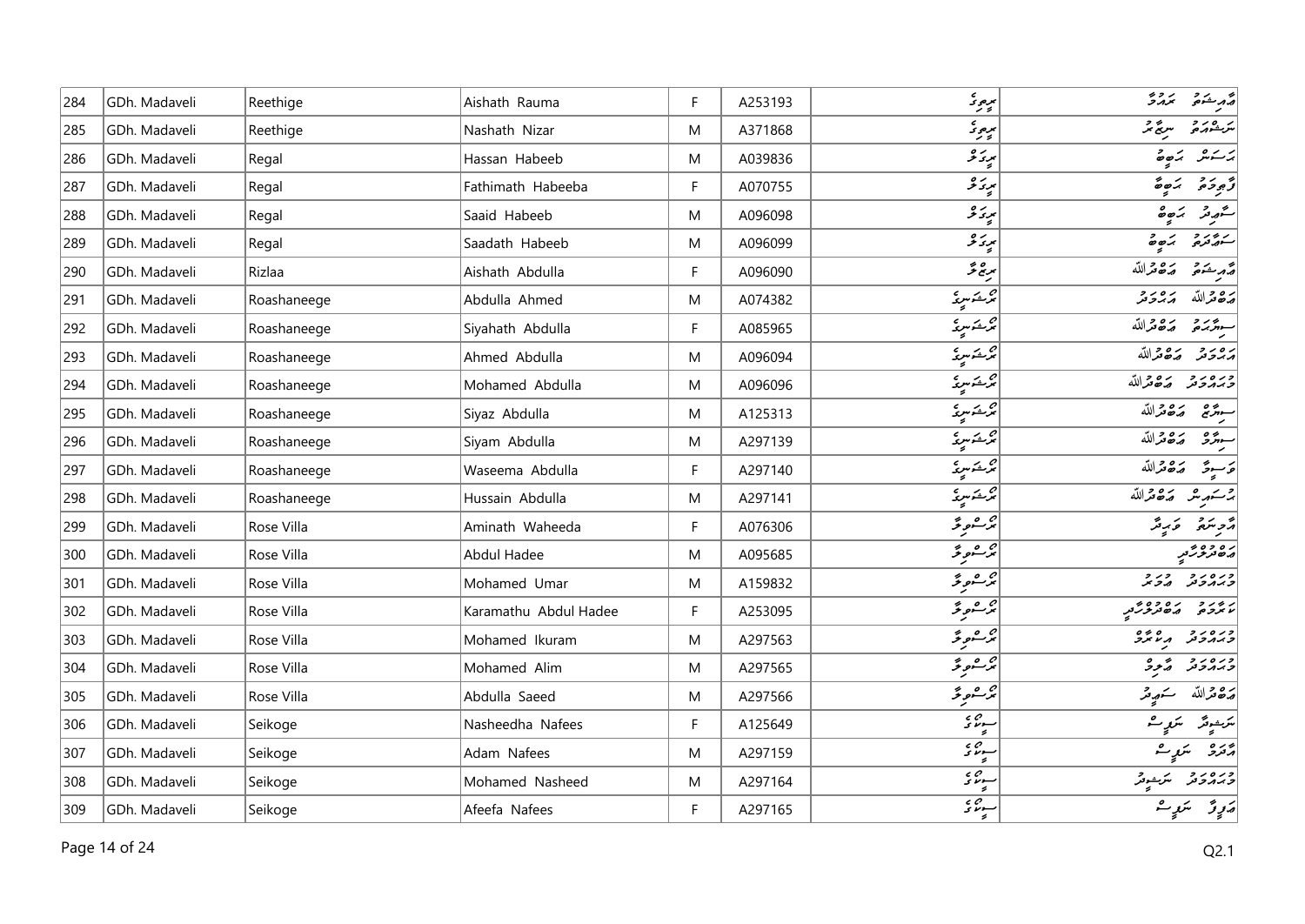| 310 | GDh. Madaveli | Sheezan     | Aminath Shareefa       | F         | A074176 | <sub>ىشىچ</sub> ىگر            | و برد شهروً<br>مرد منه شهروً         |
|-----|---------------|-------------|------------------------|-----------|---------|--------------------------------|--------------------------------------|
| 311 | GDh. Madaveli | Sheezan     | Yasim Rasheed          | ${\sf M}$ | A086271 | ىشوىچە مىگر                    |                                      |
| 312 | GDh. Madaveli | Sheezan     | Haula Rasheed          | F         | A153296 | <sub>ىشىپ</sub> ىچە ئىگر       |                                      |
| 313 | GDh. Madaveli | Sheezan     | Seena Rasheed          | F         | A296999 | <sub>ىشىچ</sub> ىگر            | سېنگر گرېشونگر<br>گ                  |
| 314 | GDh. Madaveli | Sheezan     | Minna Rasheed          | F         | A297000 | <sub>ىشىپ</sub> ىچە ئىگر       | -<br>جەنئىنگە سىمئىسىدىگە            |
| 315 | GDh. Madaveli | Sheezan     | Ahmed Rasheed          | ${\sf M}$ | A297002 | ىنى <sub>يە</sub> تەڭر         | رەرد كرشونر                          |
| 316 | GDh. Madaveli | Shimaag     | Gasim Rashad           | M         | A085317 | شوڅ و<br>مر                    | <br>  ئۇسىر <i>ى مۇ</i> شۇن <i>ر</i> |
| 317 | GDh. Madaveli | Shimaaq     | Mariyam Zahira         | F         | A085318 | شور ده<br>مر                   | د ۱۵ د ص مح مريگر                    |
| 318 | GDh. Madaveli | Shimaag     | Haleemath Gasim        | F         | A096073 | شوڅ <sup>و</sup>               | پر پرې د کار دی.                     |
| 319 | GDh. Madaveli | Siree       | Muhammad Izzath        | ${\sf M}$ | A005494 | سومر<br>مرنخ                   | כנסנב הסנב<br>כמהכת ההשם             |
| 320 | GDh. Madaveli | Siree       | Sithuna Abdulla        | F         | A095635 | سومر                           | سومح محر محدثة الله                  |
| 321 | GDh. Madaveli | Snow Moon   | Hassan Waheed          | M         | A090164 | <u>ه ۶</u> دو ه                | پرسترس کارینگر                       |
| 322 | GDh. Madaveli | Snow Moon   | Fathimath Riza         | F         | A096127 | ه ۵ دو ه<br>سومبرچ مګر         | قەر ئەستىسى ئەستىكى ئە               |
| 323 | GDh. Madaveli | Snow Moon   | Mohamed Hassan         | ${\sf M}$ | A297324 | ه ۵ دو ه<br>سوسرچ مگر          | ورەرو پەسكىر                         |
| 324 | GDh. Madaveli | Snow Moon   | Shifan Hassan Waheed   | M         | A297325 | ه ۵ دو ه<br>سرمربر             | خوژ تر بر کندگر او بر برگر           |
| 325 | GDh. Madaveli | Snow Moon   | Shabana Hassan         | F         | A297529 | ه ۵ دو ه<br>سوسرچ مر           | شۇڭ ئەسكىر                           |
| 326 | GDh. Madaveli | Sooraj      | Ismail Mohamed         | M         | A052603 | دو پر ہ<br>سنوبول              | ر مؤرو وبرورو                        |
| 327 | GDh. Madaveli | Sooraj      | Mariyam Moosa          | F         | A096111 | ردور ہ                         | و ده ده دورم                         |
| 328 | GDh. Madaveli | Sooraj      | Mohamed Rifshan Ismail | M         | A121597 | ستمترج                         | ورەرو بروڅوش پر شوڅړی و              |
| 329 | GDh. Madaveli | Sooraj      | Fathimath Nafha Ismail | F         | A253184 | ردور ہ                         | وتجودة للاثم والمتوارق               |
| 330 | GDh. Madaveli | Theveli     | Mohamed Shafeeg        | M         | A082441 | ء ۽ م                          | ورەرو شۆرچ                           |
| 331 | GDh. Madaveli | Theveli     | Nasheedha Waheed       | F         | A130989 | پرء مر                         | ىكرىشونگر كۆپرى <i>گ</i> ر           |
| 332 | GDh. Madaveli | Theveli     | Faseeha Shafeeq        | F         | A297795 | ەءىر                           | وَسِيدٌ الشَّمَوِيْنَ                |
| 333 | GDh. Madaveli | Theveli     | Faseeh Shafeeq         | ${\sf M}$ | A297803 | ء ء مر                         | تزجيد التقوية                        |
| 334 | GDh. Madaveli | Theveli     | Fawaaz Shafeeq         | ${\sf M}$ | A297804 | پرء مر                         | ترة في منتموية                       |
| 335 | GDh. Madaveli | Thoamaraage | Hassan Waheed          | M         | A040963 | 0 ر د د<br>ح <del>و</del> بو د | پرسته تھ ایر تھ                      |
|     |               |             |                        |           |         |                                |                                      |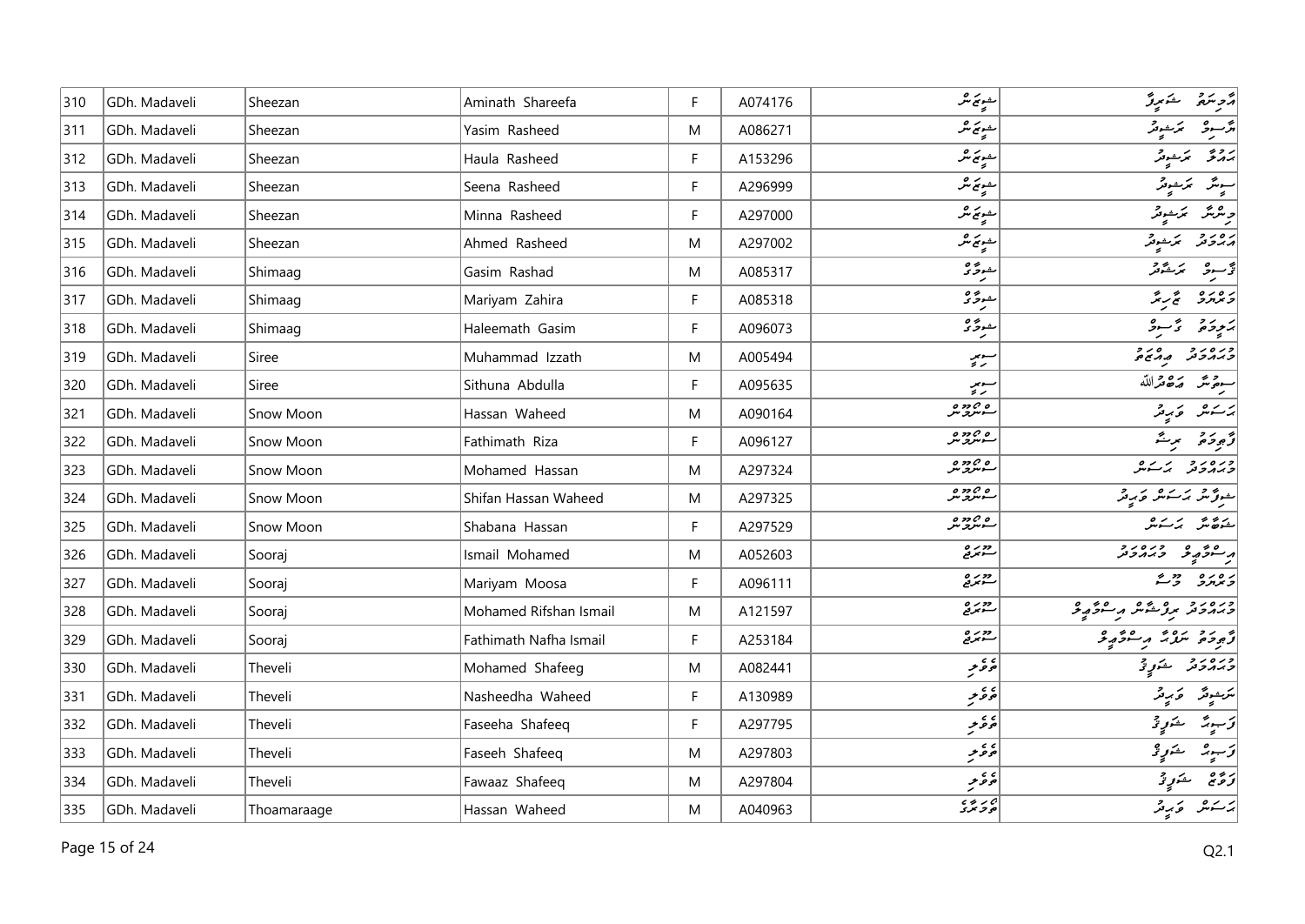| 336 | GDh. Madaveli | Thoamaraage    | Rugiyya Hassan Waheed  | F  | A297596 | ہ ر ر ر<br>حومت تری                                 | مردم يركبكما وكبار                                                                                   |
|-----|---------------|----------------|------------------------|----|---------|-----------------------------------------------------|------------------------------------------------------------------------------------------------------|
| 337 | GDh. Madaveli | Thoamaraage    | Kulsoom Hassan Waheed  | F  | A297599 | ج ر پر پر<br>حوف مر <sub>ک</sub>                    | ده دده در سره در د                                                                                   |
| 338 | GDh. Madaveli | Thoamaraage    | Aminath Gasim          | F. | A297600 | 0 ر ه د<br>ح <del>و</del> بو د                      | أأروبتهم تخسوه                                                                                       |
| 339 | GDh. Madaveli | Udhares        | Mohamed Waheed Abdulla | M  | A049027 | د ر ، م<br>مرمرسه                                   | وره رو كرو كره والله                                                                                 |
| 340 | GDh. Madaveli | <b>Udhares</b> | Saha Waheed            | F  | A297560 | ە ئەرىئە ھ                                          | سترجى المحاريثر                                                                                      |
| 341 | GDh. Madaveli | Ufaa           | Mohamed Ahmed          | M  | A049859 | پۇ                                                  | כנסנכ נסנכ<br>כגמכת הגבת                                                                             |
| 342 | GDh. Madaveli | Ufaa           | Zariyya Waheed         | F  | A148554 | پۇ                                                  | كالمجمير والمحر وتحرير                                                                               |
| 343 | GDh. Madaveli | Vaadhee        | Mohamed Arif           | M  | A068346 | ر<br>ح م <sub>ي</sub>                               | ورەرو ئەبرى                                                                                          |
| 344 | GDh. Madaveli | Vaadhee        | Abdulla Mufeed         | M  | A096252 | ءِ<br>حومرِ                                         | أشكام ومحيد                                                                                          |
| 345 | GDh. Madaveli | Vaadhee        | Aminath Hassan         | F  | A096256 | حٌسٍ                                                | أأزوينهم برسكس                                                                                       |
| 346 | GDh. Madaveli | Vaadhee        | Aishath Ishaya Abdulla | F  | A278266 | ر<br>ح <sup>5</sup> س                               | أقرم شرق صفحتم وتحفرالله                                                                             |
| 347 | GDh. Madaveli | Vaadhee        | Ahmed Abdulla          | M  | A297629 | حٌسٍ                                                | برورد بره دالله                                                                                      |
| 348 | GDh. Madaveli | Vaadhee        | Areef Abdulla          | M  | A297631 | ر<br>حگمي                                           | أصبرو صكافته                                                                                         |
| 349 | GDh. Madaveli | Vaarey Villa   | Mohamed Ali            | M  | A051087 | ل <sup>وي</sup> عرعر محر                            | ورەرو كەي                                                                                            |
| 350 | GDh. Madaveli | Vaarey Villa   | Fuad Mohamed           | M  | A092181 | ە ،،<br>قەنىرە ب <sup>ى</sup> ر                     | כש כנסנב<br>צַמט כגמכט                                                                               |
| 351 | GDh. Madaveli | Vaarey Villa   | Fazna Mohamed          | F  | A100782 | و پر <sub>وگ</sub>                                  | ره شهر ۲۶۵۰۶<br>زی شر د بر مرد تر                                                                    |
| 352 | GDh. Madaveli | Valuthereyge   | Aminath Waheeda        | F. | A073476 | ر و ، <u>،</u> ، ،<br>ح <b>ر</b> حو <del>م</del> رد | أُرُح مَرَ مَدِيَّرٌ                                                                                 |
| 353 | GDh. Madaveli | Valuthereyge   | Mausoom Usmaan         | M  | A120310 | ر و ، د، ،<br>و <del>و</del> ه برد                  | ر و دوه وه ده و                                                                                      |
| 354 | GDh. Madaveli | Valuthereyge   | Aishath Heela Hamidh   | F. | A253189 | ر و ، <u>،</u> ، ،<br>و <del>و</del> بو بر د        | أەر مىنىم بىر ئەرەر                                                                                  |
| 355 | GDh. Madaveli | Vars           | Fazeela Mohamed Waheed | F  | A056494 | ۇ بىر ھ                                             | تخ المسوء المحمدة المحمدة المحمدة المحمدة المحمدة المحمدة المحمدة المحمدة المحمدة المحمدة المحمدة ال |
| 356 | GDh. Madaveli | Vars           | Rasheed Mohamed        | M  | A103179 | ۇ برر ھ                                             | كرشوتر ورورو                                                                                         |
| 357 | GDh. Madaveli | Vars           | Inasha Rashad          | F  | A296747 | ۇ بر م                                              | بر سَرَجَةً - سَرَجَةً مَرْ                                                                          |
| 358 | GDh. Madaveli | Vinares        | Mohamed Gasim          | M  | A091907 | <sub>ع</sub> بىر ئەر م                              | ورەرو ئەسو                                                                                           |
| 359 | GDh. Madaveli | Vinares        | Haameen Mohamed        | M  | A253206 | <sub>ع</sub> سر پر م                                | گر دره در در                                                                                         |
| 360 | GDh. Madaveli | Vinares        | Ahmed Sharaf           | M  | A297633 | موسَدعه قسم                                         | رەرد شەرە                                                                                            |
| 361 | GDh. Madaveli | Vinares        | Jeeza Mohamed          | F. | A297635 | مریز که                                             | مِي صَحْرِهِ رِحْرِ                                                                                  |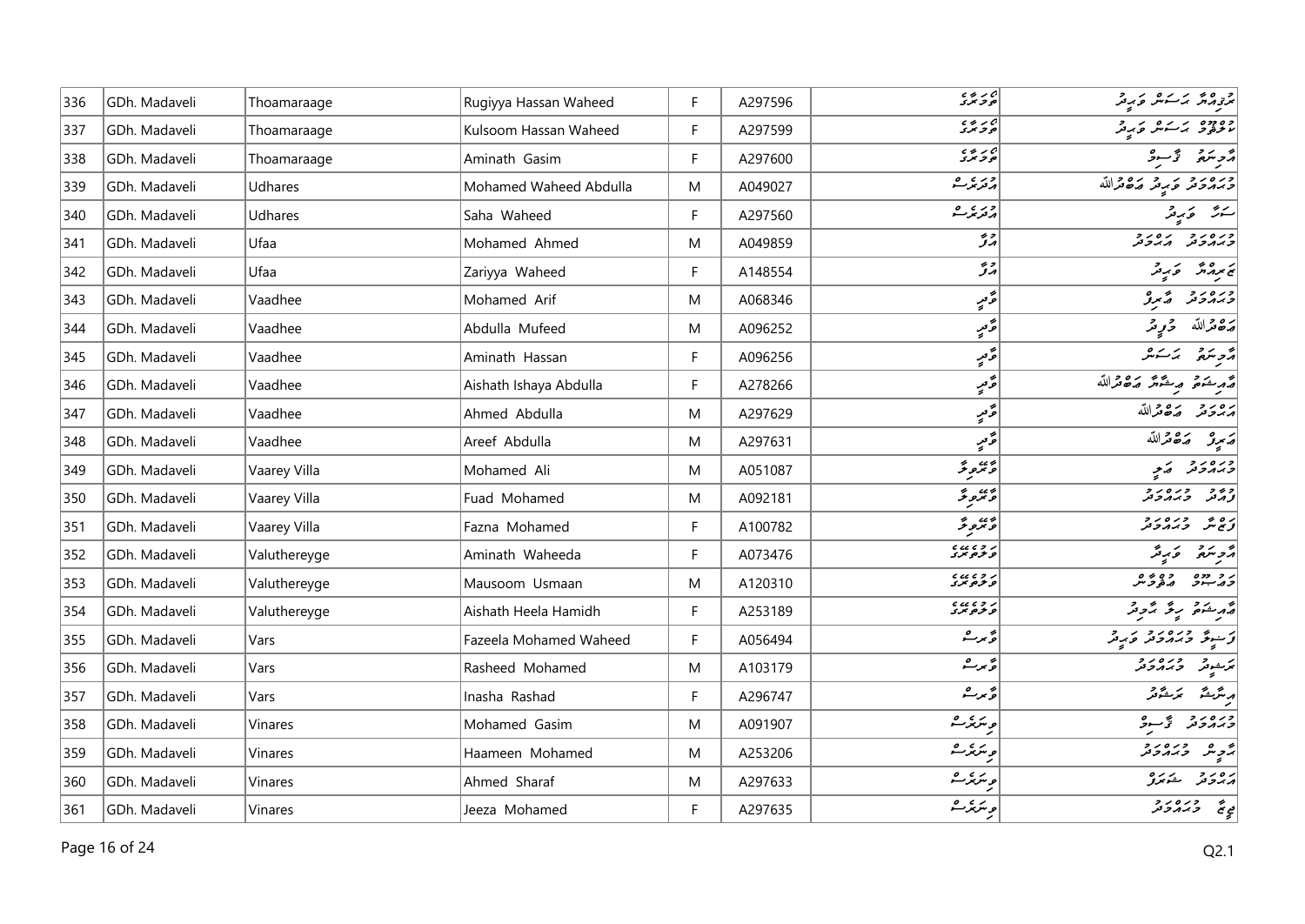| 362 | GDh. Madaveli | <b>Vinares</b> | Majdh Mohamed Gasim  | M  | A297641 | ە ئىرىزىشە                                       | د د د د د د د و پر دو<br>  د ي تر او بر پر د تر او د و |
|-----|---------------|----------------|----------------------|----|---------|--------------------------------------------------|--------------------------------------------------------|
| 363 | GDh. Madaveli | White Snow     | Fathmath Gamaree     | F. | A059267 | ئەرۋىشى                                          | أزودة تزوير                                            |
| 364 | GDh. Madaveli | White Snow     | Harish Mohamed       | M  | A096135 | ئەرەپ مەش                                        | و ره ر د<br>رنگرونر<br>  پڑ برے<br>                    |
| 365 | GDh. Madaveli | White Snow     | Hameeza Ahmed        | F. | A297480 | ىر ۋە شەش                                        | پَرچ کا کارور                                          |
| 366 | GDh. Madaveli | Wind Screen    | Ismail Zahir         | M  | A058768 | عەشقا شىشمىرىش                                   | ار شۇر ئىم ئىم ئىر                                     |
| 367 | GDh. Madaveli | Wind Screen    | Shihana Zahir        | F. | A076274 | <i>و</i> ېترن <u>ډ شري</u> مبرسر                 | لمفاركتين المج بالركز                                  |
| 368 | GDh. Madaveli | Wind Screen    | Fathimath Abdulla    | F. | A292471 | <sub>ع</sub> رمي <sup>ء</sup> سن <i>دمير مير</i> | وتجرحر وكالله                                          |
| 369 | GDh. Madaveli | Wind Screen    | Mohamed Shirau Zahir | M  | A297541 | ا <sub>عە</sub> مىدى مەھم بىرىش                  | ورەرو جىدە ئەر                                         |
| 370 | GDh. Madaveli | Wind Screen    | Shaza Ismail Zahir   | F. | A297545 | ویژه مشروعهویتر                                  | شَوَقَرْ مِرْ سَوَّمْ مِرْ مَجْرَ مِرْ                 |
| 371 | GDh. Madaveli | Yardly         | Adam Ahmed           | M  | A078565 | ېژ <sub>ىم ئ</sub> ېي<br>پ                       | وره رور و<br>د ترو مرکز                                |
| 372 | GDh. Madaveli | Yardly         | Mohamed Ahmed        | M  | A084903 | تر بر ؟ مهِ                                      | כנסנכ נסנכ<br>כגמכת הגכת                               |
| 373 | GDh. Madaveli | Yardly         | Shaffa Ahmed         | F. | A101489 | ترسد؟ مبر                                        | شەرە ئۇ<br>پر و پر و                                   |
| 374 | GDh. Madaveli | Yardly         | Aminath Reesham      | F. | A253138 | ېژ <sub>ىم ئ</sub> و پە                          | أثرجه تنعج<br>سر شکر <sup>0</sup><br>سر                |
| 375 | GDh. Madaveli | Yardly         | Mariyam Saifaanath   | F. | A253143 | ترسره مير                                        | دەرە بەرۇپرو                                           |
| 376 | GDh. Madaveli | Zameenu        | Wadheefa Hassan      | F. | A096280 | ئچ جەنتىر                                        | وَمَرِوٌ = يَرَ سَرَسٌ                                 |
| 377 | GDh. Madaveli | Zameenu        | Fathimath            | F. | A096281 | ئج جرىتر                                         | ۇ بوز ئە                                               |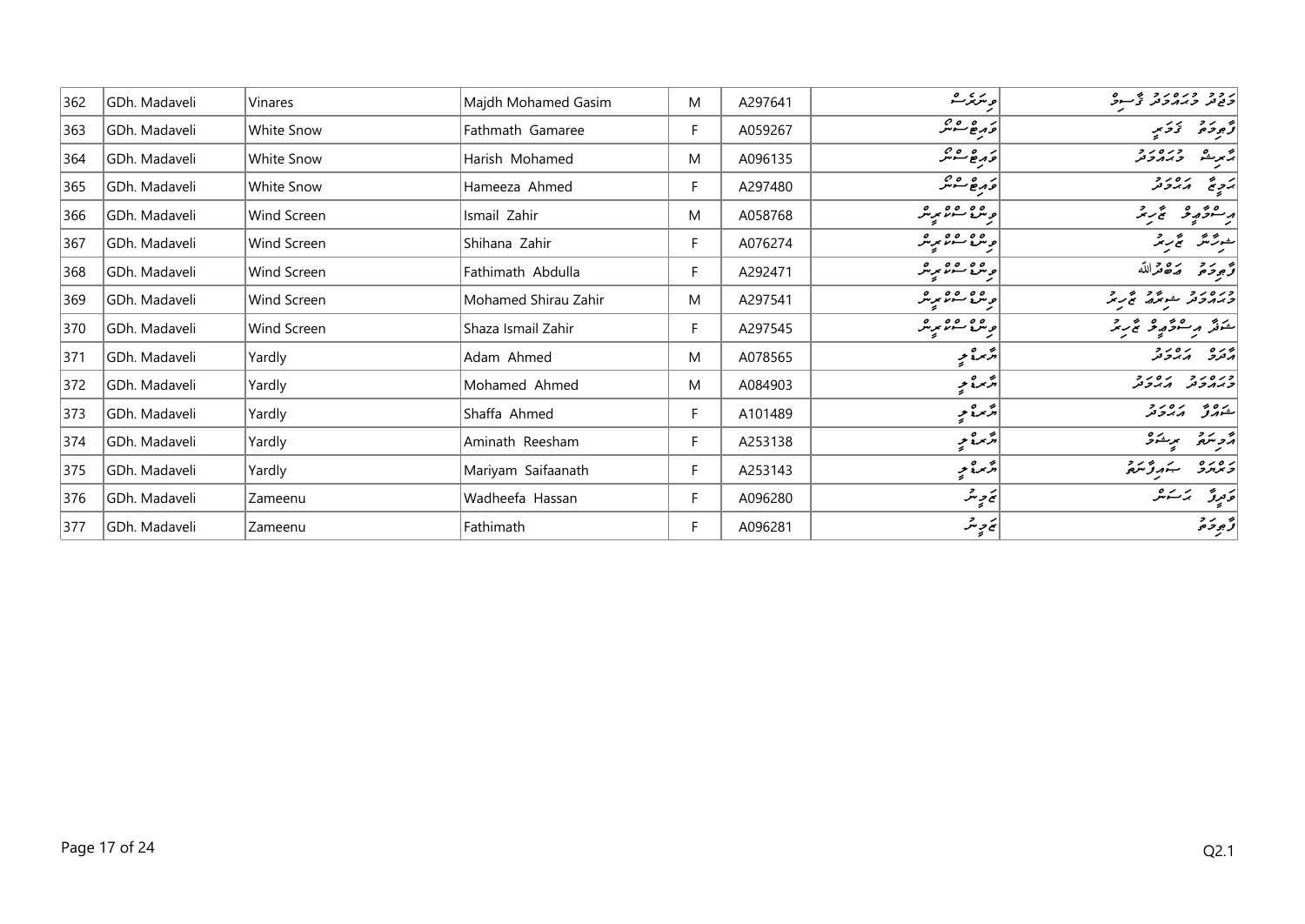## *w7qAn8m? sCw7mRo>u; wEw7mRw;sBo<*

| ' مرمر | 'يئرىثر: |
|--------|----------|
|        |          |
|        |          |
|        |          |

## *w7q9r@w7m> sCw7qHtFoFw7s; mAm=q7 w7qHtFoFw7s;*

| ىر تە | $\mathcal{O} \times$<br>$\sim$ | $\sim$<br>. . | لترنثر |
|-------|--------------------------------|---------------|--------|
|       |                                |               |        |
|       |                                |               |        |
|       |                                |               |        |

| $\frac{2}{n}$ | $\overline{\phantom{a}}$ | اير هنه. | $\mathcal{O} \times$<br>سرسر |
|---------------|--------------------------|----------|------------------------------|
|               |                          |          |                              |
|               |                          |          |                              |
|               |                          |          |                              |

| ' ئىرتىر: | سر سر |  |
|-----------|-------|--|
|           |       |  |
|           |       |  |
|           |       |  |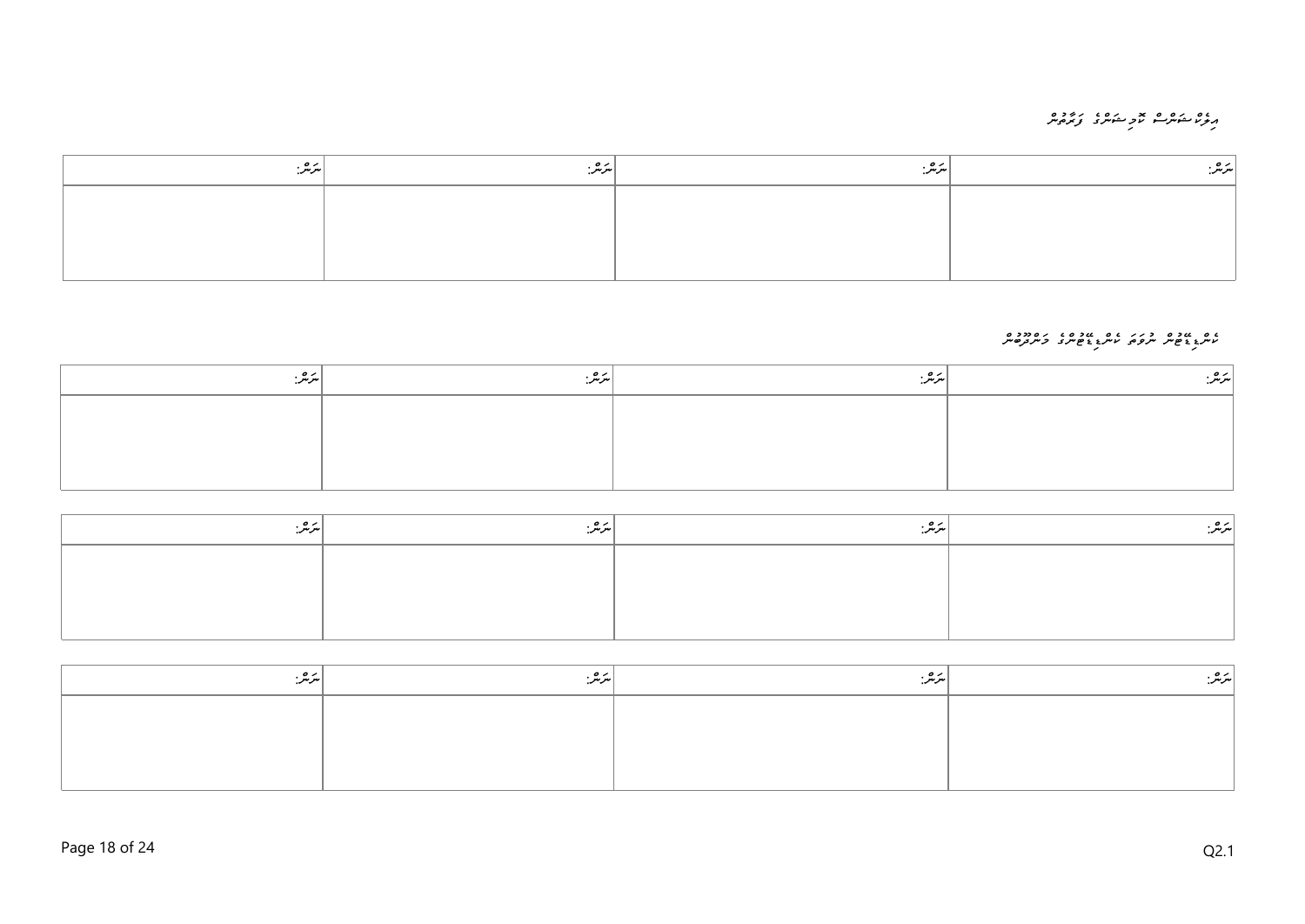| يزهر | $^{\circ}$ | ىئرىتر: |  |
|------|------------|---------|--|
|      |            |         |  |
|      |            |         |  |
|      |            |         |  |

| متريثر به | 。<br>َ سرسر ِ | يتزيترا | سرسر |
|-----------|---------------|---------|------|
|           |               |         |      |
|           |               |         |      |
|           |               |         |      |

| ىئرىتر. | $\sim$ | ا بر هه. | لىرىش |
|---------|--------|----------|-------|
|         |        |          |       |
|         |        |          |       |
|         |        |          |       |

| 。<br>مرس. | $\overline{\phantom{a}}$<br>مر مىر | يتريثر |
|-----------|------------------------------------|--------|
|           |                                    |        |
|           |                                    |        |
|           |                                    |        |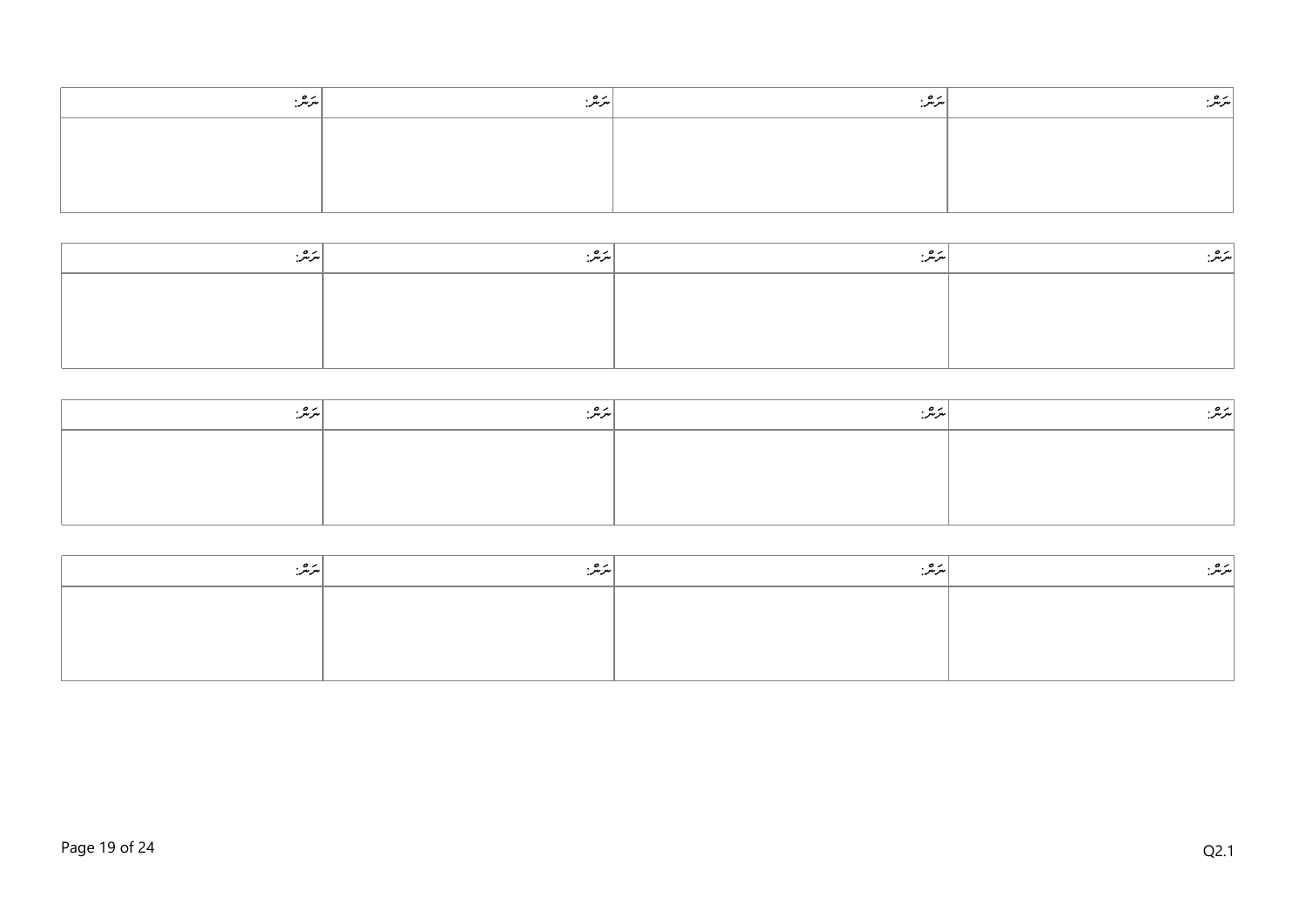| ير هو . | $\overline{\phantom{a}}$ | يرمر | اير هنه. |
|---------|--------------------------|------|----------|
|         |                          |      |          |
|         |                          |      |          |
|         |                          |      |          |

| ىر تىر: | $\circ$ $\sim$<br>" سرسر . | يبرحه | o . |
|---------|----------------------------|-------|-----|
|         |                            |       |     |
|         |                            |       |     |
|         |                            |       |     |

| 'تترنثر: | . .<br>يسمونس. |  |
|----------|----------------|--|
|          |                |  |
|          |                |  |
|          |                |  |

|  | . ه |
|--|-----|
|  |     |
|  |     |
|  |     |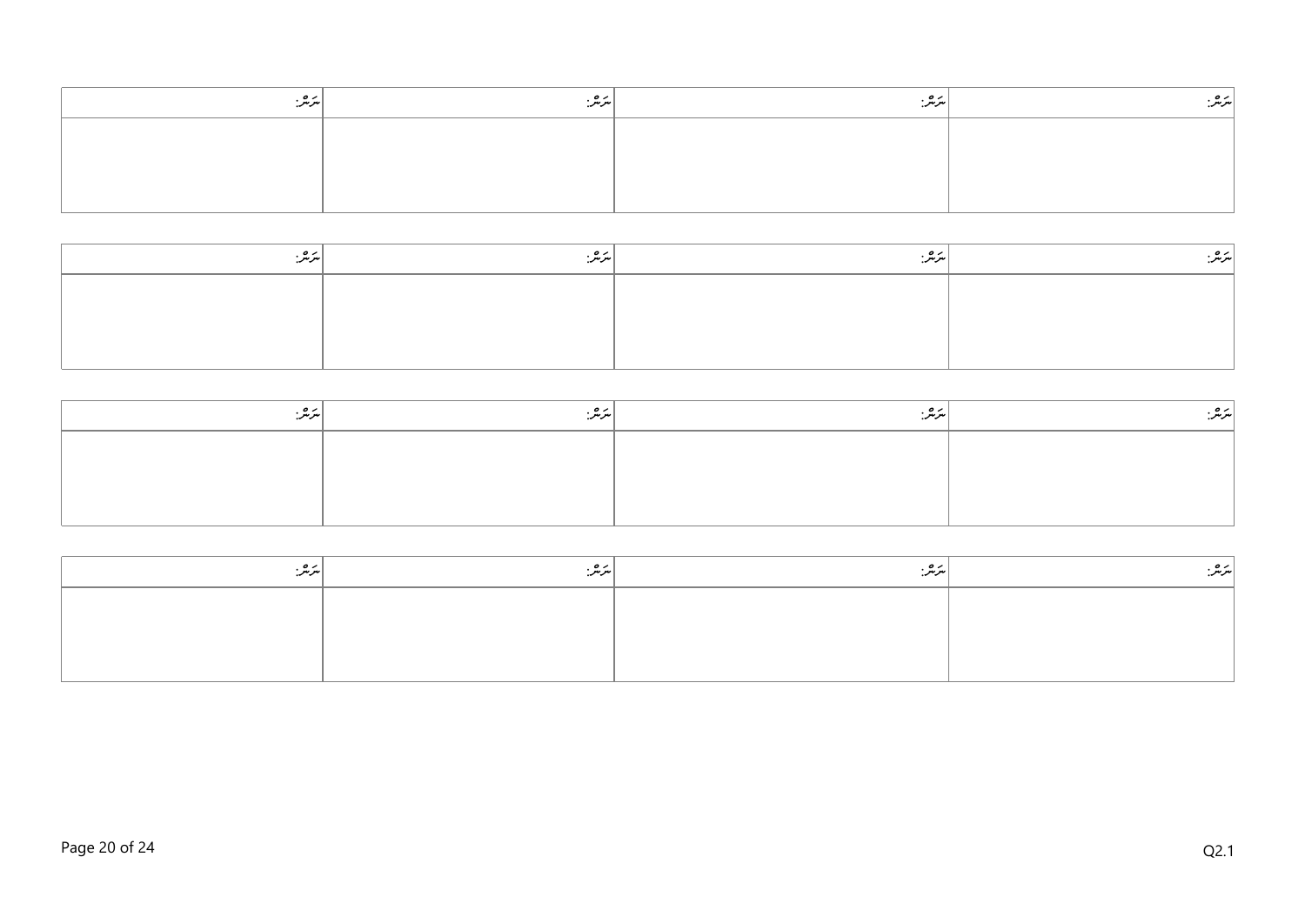| ير هو . | $\overline{\phantom{a}}$ | يرمر | اير هنه. |
|---------|--------------------------|------|----------|
|         |                          |      |          |
|         |                          |      |          |
|         |                          |      |          |

| ئىرتىر: | $\sim$<br>ا سرسر . | يئرمثر | o . |
|---------|--------------------|--------|-----|
|         |                    |        |     |
|         |                    |        |     |
|         |                    |        |     |

| 'تترنثر: | 。<br>,,,, |  |
|----------|-----------|--|
|          |           |  |
|          |           |  |
|          |           |  |

|  | . ه |
|--|-----|
|  |     |
|  |     |
|  |     |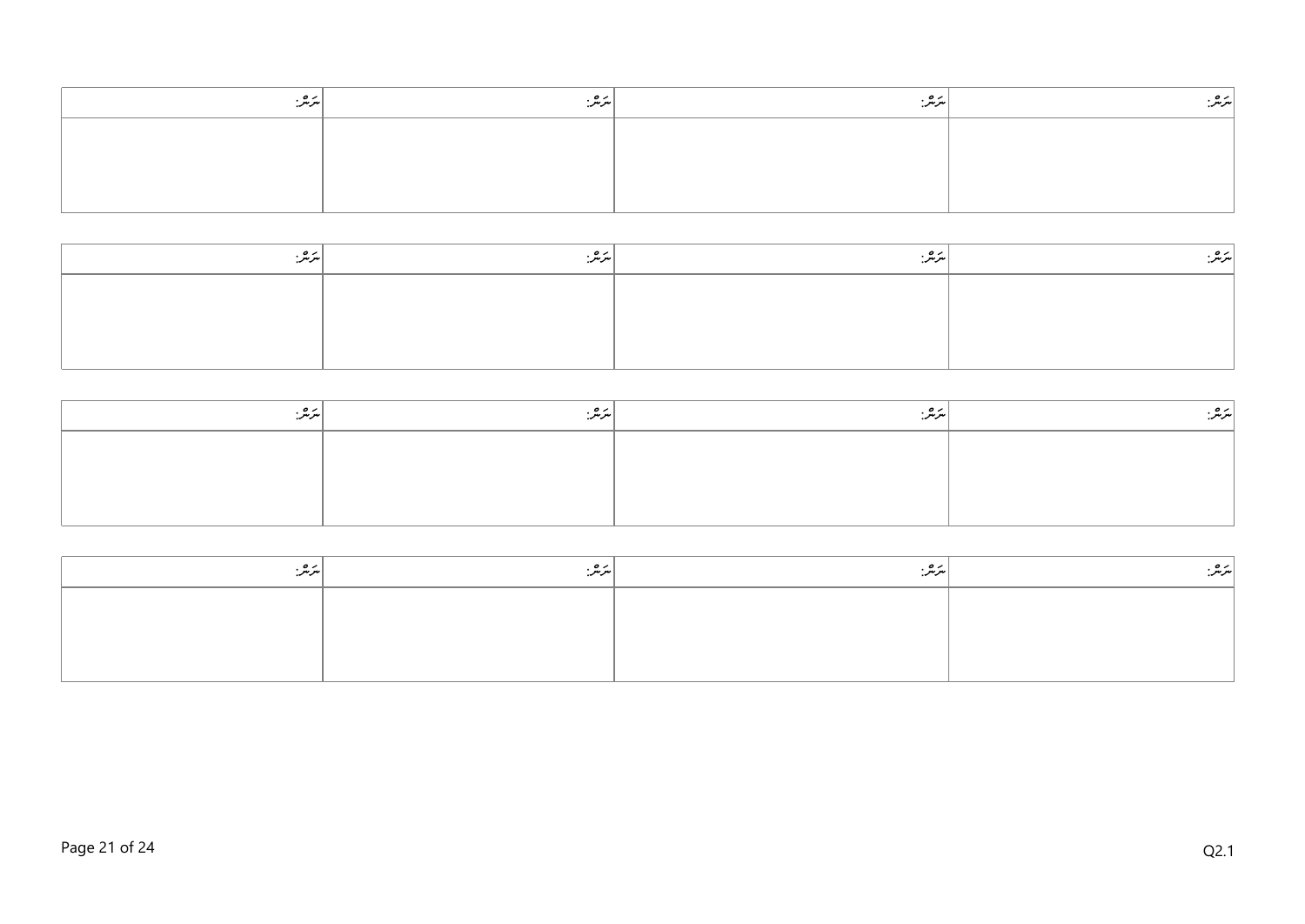| $\cdot$ | 。 | $\frac{\circ}{\cdot}$ | $\sim$<br>سرسر |
|---------|---|-----------------------|----------------|
|         |   |                       |                |
|         |   |                       |                |
|         |   |                       |                |

| يريثن | ' سرسر . |  |
|-------|----------|--|
|       |          |  |
|       |          |  |
|       |          |  |

| بر ه | . ه | $\sim$<br>سرسر |  |
|------|-----|----------------|--|
|      |     |                |  |
|      |     |                |  |
|      |     |                |  |

| 。<br>. س | ىرىىر |  |
|----------|-------|--|
|          |       |  |
|          |       |  |
|          |       |  |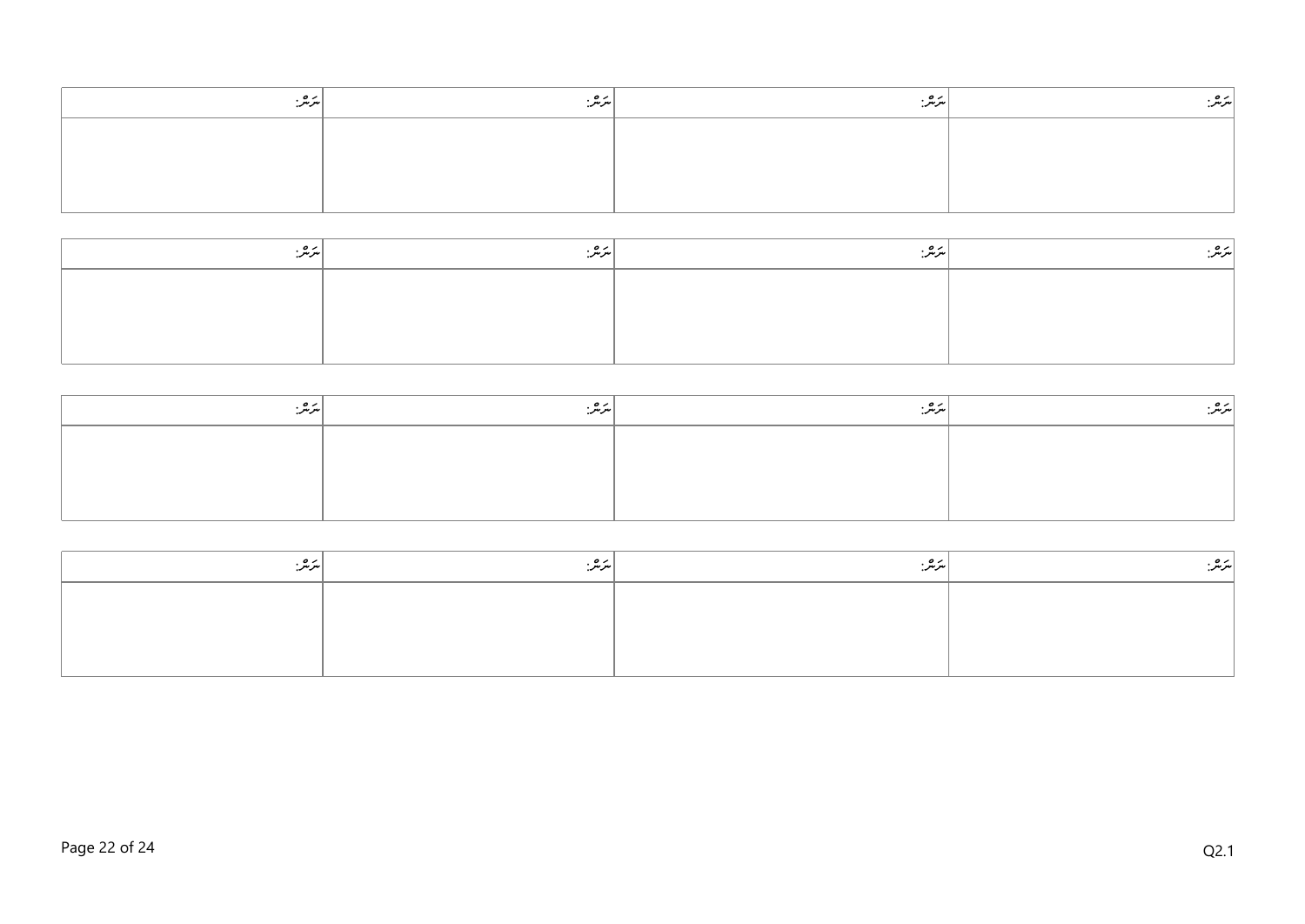| ير هو . | $\overline{\phantom{a}}$ | يرمر | اير هنه. |
|---------|--------------------------|------|----------|
|         |                          |      |          |
|         |                          |      |          |
|         |                          |      |          |

| ىر تىر: | $\circ$ $\sim$<br>" سرسر . | يبرحه | o . |
|---------|----------------------------|-------|-----|
|         |                            |       |     |
|         |                            |       |     |
|         |                            |       |     |

| انترنثر: | ر ه |  |
|----------|-----|--|
|          |     |  |
|          |     |  |
|          |     |  |

|  | . ه |
|--|-----|
|  |     |
|  |     |
|  |     |